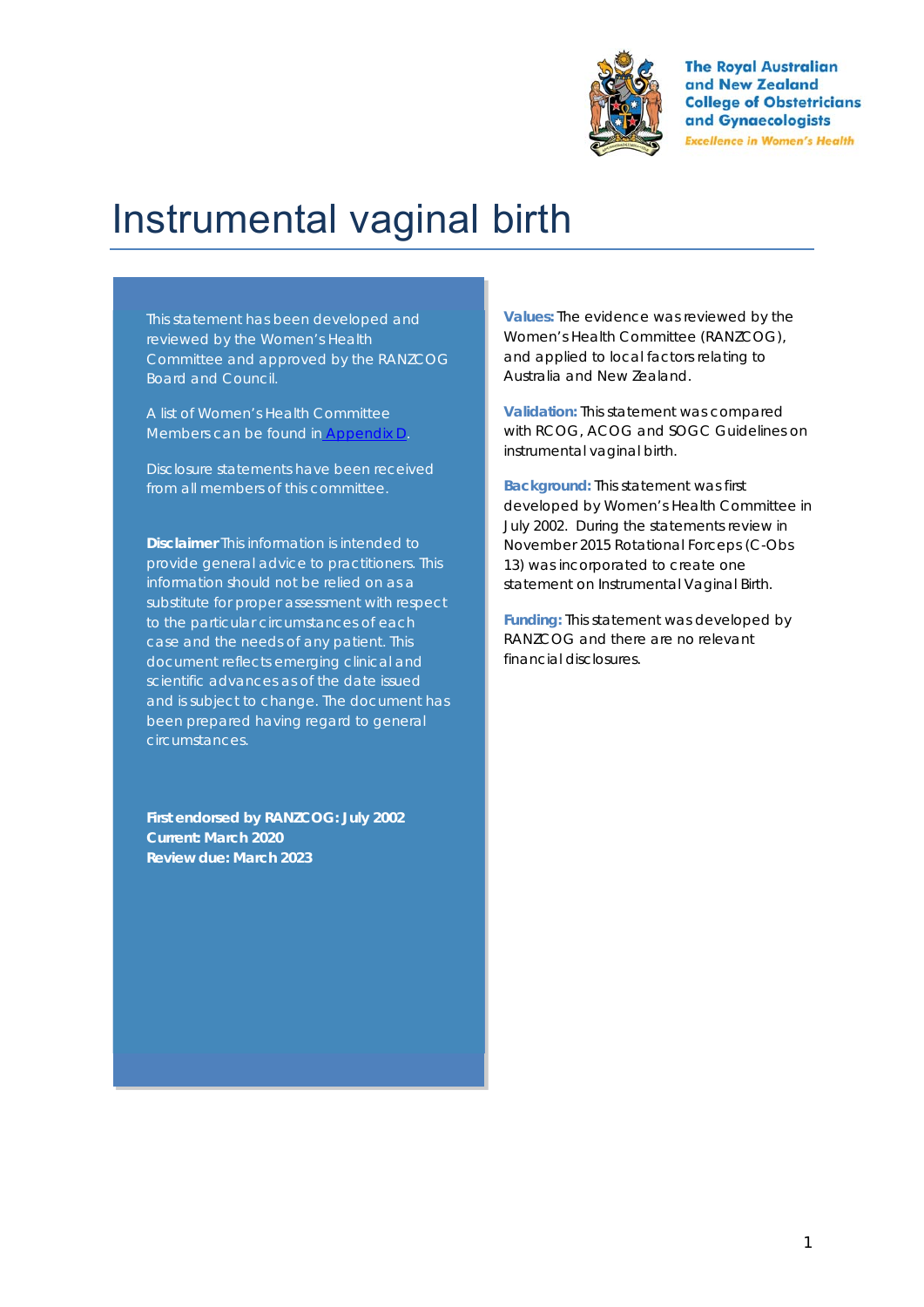# **Table of contents**

| $\mathbf{1}$ . |                                                                                       |  |
|----------------|---------------------------------------------------------------------------------------|--|
| 2.             |                                                                                       |  |
| 3.             |                                                                                       |  |
| 4.             |                                                                                       |  |
|                |                                                                                       |  |
|                |                                                                                       |  |
|                |                                                                                       |  |
|                | 4.4 Relative contraindications and contraindications to instrumental vaginal birth6   |  |
|                |                                                                                       |  |
|                |                                                                                       |  |
|                |                                                                                       |  |
|                |                                                                                       |  |
|                |                                                                                       |  |
|                |                                                                                       |  |
|                |                                                                                       |  |
|                | 4.9 Factors affecting choice between vacuum and forceps delivery  13                  |  |
|                |                                                                                       |  |
|                |                                                                                       |  |
| 5.             |                                                                                       |  |
| 6.             |                                                                                       |  |
| 7.             |                                                                                       |  |
| 8.             |                                                                                       |  |
| 9.             |                                                                                       |  |
|                |                                                                                       |  |
|                |                                                                                       |  |
|                | Appendix B Key factors in a rotational forceps birth (The following is provided as an |  |
|                |                                                                                       |  |
|                | Appendix D Overview of the development and review process for this statement 24       |  |
|                |                                                                                       |  |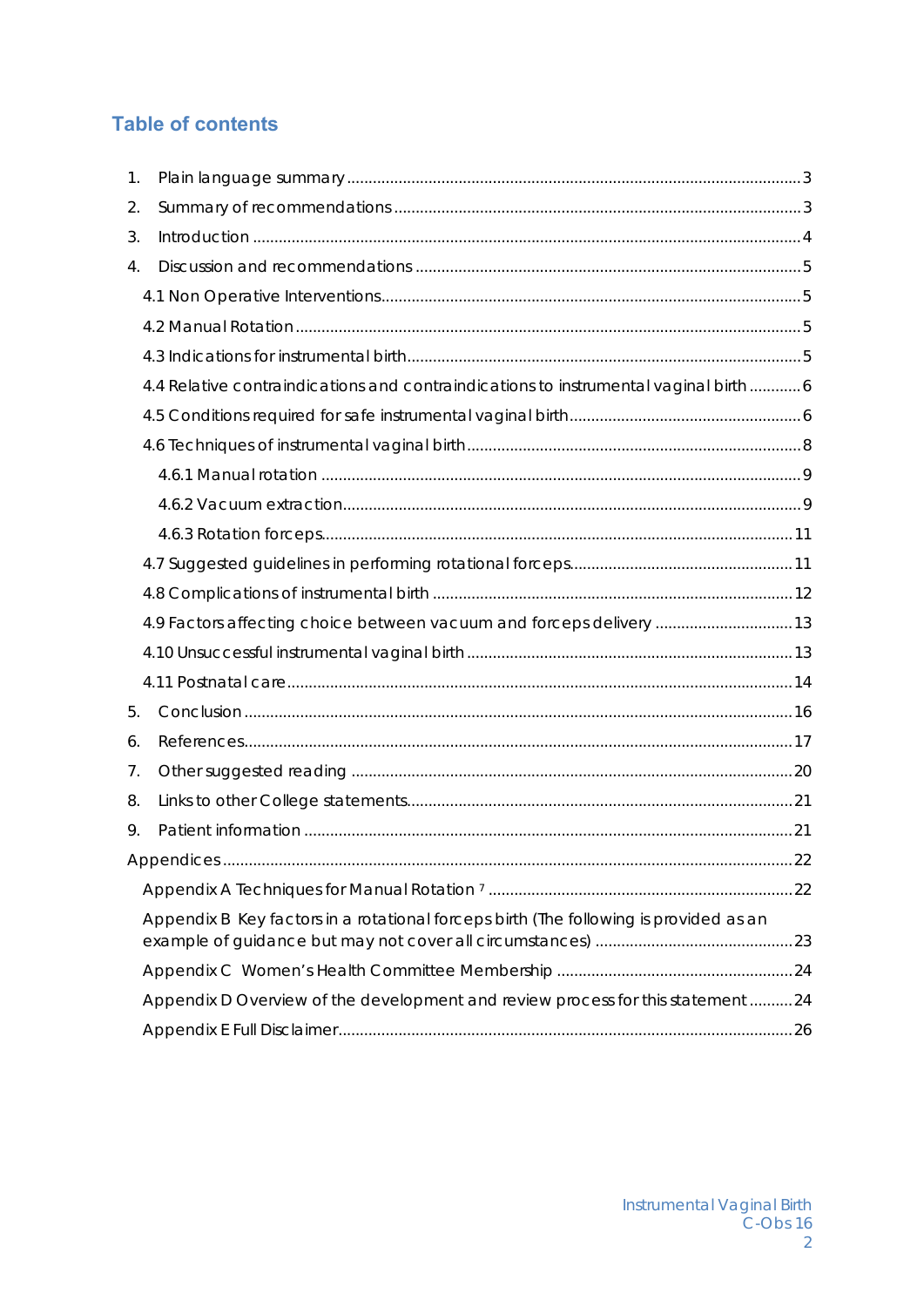## **1. Plain language summary**

The use of instruments – a vacuum cup (ventouse) or forceps – may be required to achieve a safe vaginal birth. Using instruments to assist birth is usually recommended when the condition of either the baby or the mother makes it less safe to allow time for normal birth to occur. The choice of which instrument to use depends on the clinical situation, and every birth is different. There are different types of vacuum cup and different types of forceps, and each has different advantages and potential disadvantages. Sometimes a caesarean section will be performed instead of, or even after, an attempted instrumental delivery. However, a caesarean section when the baby's head is deep in the pelvis and the cervix is fully dilated can be very difficult and poses risks to mother and baby. Further, a caesarean section has potential implications for the mother's future pregnancies. For this reason, the benefits and risks of instrumental vaginal birth need to be weighed up in each case, and the following statement provides information for clinicians on the principles that guide instrumental vaginal births.

# **2. Summary of recommendations**

| <b>Recommendation 1</b>                                                                                                                                                                                                                                                                                                                                | Grade                                            |
|--------------------------------------------------------------------------------------------------------------------------------------------------------------------------------------------------------------------------------------------------------------------------------------------------------------------------------------------------------|--------------------------------------------------|
| As instrumental vaginal birth may be associated with maternal and<br>neonatal morbidity, measures which safely reduce the need for<br>instrumental birth are recommended.                                                                                                                                                                              | <b>Good Practice Point</b>                       |
| <b>Recommendation 2</b>                                                                                                                                                                                                                                                                                                                                | Grade                                            |
| Safe instrumental vaginal birth requires a careful assessment of the<br>clinical situation and clear communication with the woman and<br>her support person (s). Instrumental birth should be performed by<br>or in the presence of, an operator with expertise in the chosen<br>procedure and the management of any complications which may<br>arise. | <b>Good Practice Point</b>                       |
| <b>Recommendation 3</b>                                                                                                                                                                                                                                                                                                                                |                                                  |
| When there is an increased likelihood that attempted instrumental<br>birth may not be successful, where feasible, the attempt should be<br>conducted in a place where immediate recourse to caesarean<br>section is possible.                                                                                                                          | <b>Good Practice Point</b>                       |
| <b>Recommendation 4</b>                                                                                                                                                                                                                                                                                                                                |                                                  |
| The evidence shows that performing an episiotomy in women<br>having their first vaginal birth led to 24% fewer OASI when forceps<br>were used and 16% fewer OASI when ventouse was used and<br>therefore should be considered.                                                                                                                         | Evidence-based<br>recommendation<br>Reference 31 |
| <b>Recommendation 5</b>                                                                                                                                                                                                                                                                                                                                |                                                  |
| The choice of either vacuum or forceps for instrumental vaginal<br>delivery will depend on the judgement of the operator and the<br>individual clinical circumstances.                                                                                                                                                                                 | <b>Good Practice Point</b>                       |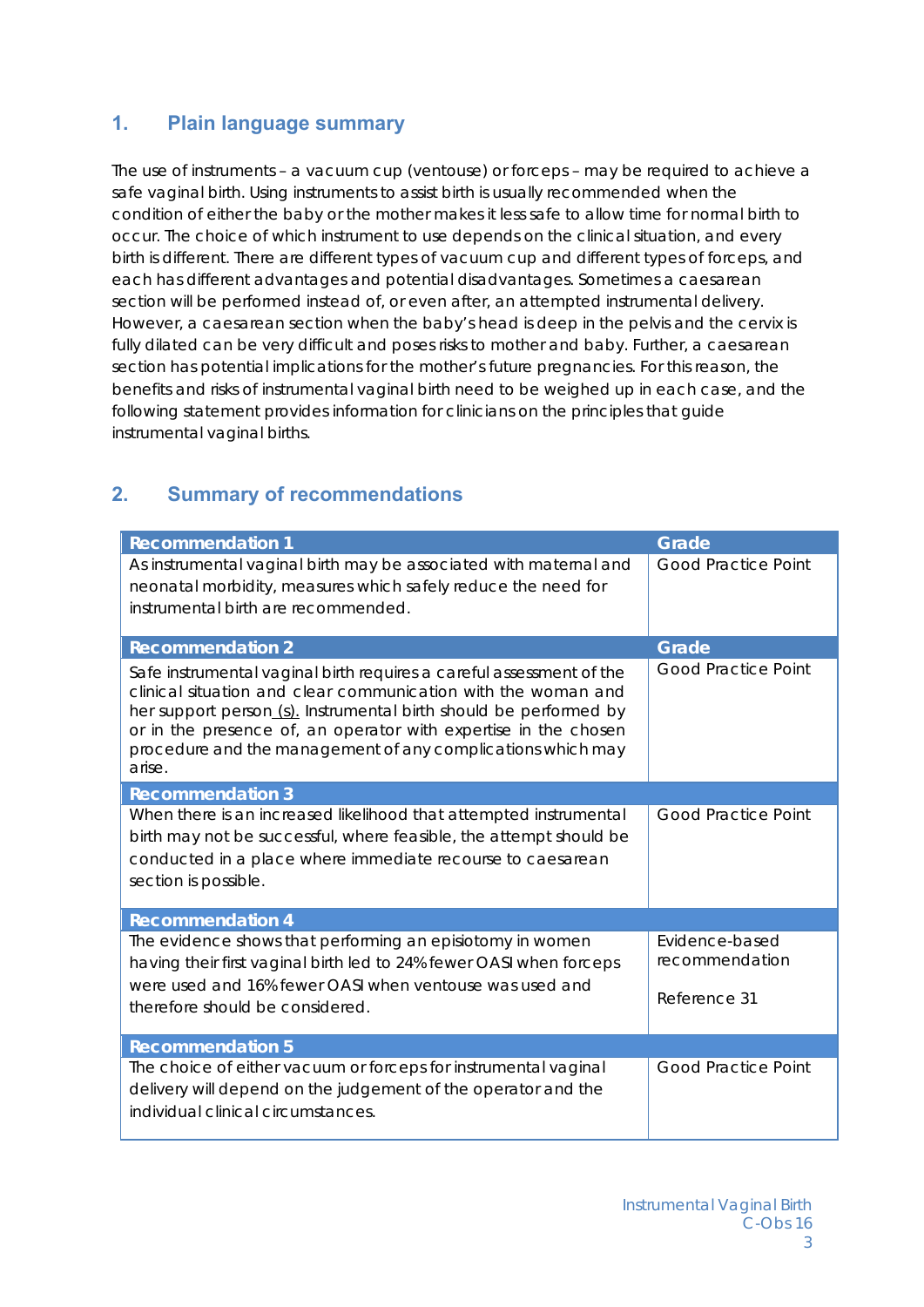| <b>Recommendation 6</b>                                                                                                                                                                                                                                                                              |                                             |
|------------------------------------------------------------------------------------------------------------------------------------------------------------------------------------------------------------------------------------------------------------------------------------------------------|---------------------------------------------|
| Where there has been difficulty with operative vaginal birth,<br>including recourse to Caesarean section or sequential use of<br>instruments, the doctor responsible for the care of the baby should<br>be advised so that appropriate surveillance and management of<br>the baby can be instituted. | <b>Good Practice Point</b>                  |
| <b>Recommendation 7</b>                                                                                                                                                                                                                                                                              |                                             |
| For women who undergo assisted vaginal birth, consideration<br>should be given to prophylactic antibiotics to reduce the risk of<br>post-partum infection.                                                                                                                                           | Evidence-based<br>Recommendation<br>Grade A |
| <b>Recommendation 8</b>                                                                                                                                                                                                                                                                              |                                             |
| Postnatal care following instrumental vaginal birth requires attention<br>to thromboembolic prophylaxis, analgesia, voiding function,<br>rehabilitation of the pelvic floor, and counselling regarding the<br>index birth and future births.                                                         | Consensus-based<br>recommendation           |

# **3. Introduction**

Instrumental vaginal birth retains an important role in current obstetric practice. Vacuum and forceps assisted vaginal birth account for approximately 11% of births in Australia (1990- 2012)1 and just under 10% of births in New Zealand.2 Rates have been reported to vary from 7.4-16% of all births across a spectrum of Australian and New Zealand hospitals.3 A number of reviews and guidelines have been published.4-7

When labour has progressed to full dilation and concerns exist regarding wellbeing of the fetus, mother, or both, three options exist: (1) to allow the labour to proceed aiming for spontaneous vaginal birth; (2) to proceed to attempted instrumental vaginal birth; or, (3) to perform a caesarean section. Each of these options carries both benefits and potential risks and in each individual case there will be particular circumstances which may influence the recommendation.

Emergency caesarean sections at full dilation can be technically difficult with the head sometimes deep in the maternal pelvis, with the potential for injury to both mother and fetus. When compared with a caesarean section performed in the first stage of labour, a caesarean section performed in second stage of labour is associated with significantly increased risk of maternal morbidity including tears in relation to the uterine incision, haemorrhage, blood transfusion, bladder trauma and requirement for intensive care.8-11 There is also potential for complications in future pregnancies relating to uterine scar rupture in labour and risks associated with repeat caesarean section, which increase with each additional caesarean section required.12, 13 These issues are addressed in the College statement *Vaginal birth after previous caesarean section (C-Obs 38)*.

In general, balanced against the risks of leaving a fetus undelivered, instrumental vaginal birth provides a safe and effective option in appropriately selected cases. Further, a vaginal birth in a first pregnancy is associated with a high (78-91%) rate of spontaneous vaginal birth in the next pregnancy.14, 15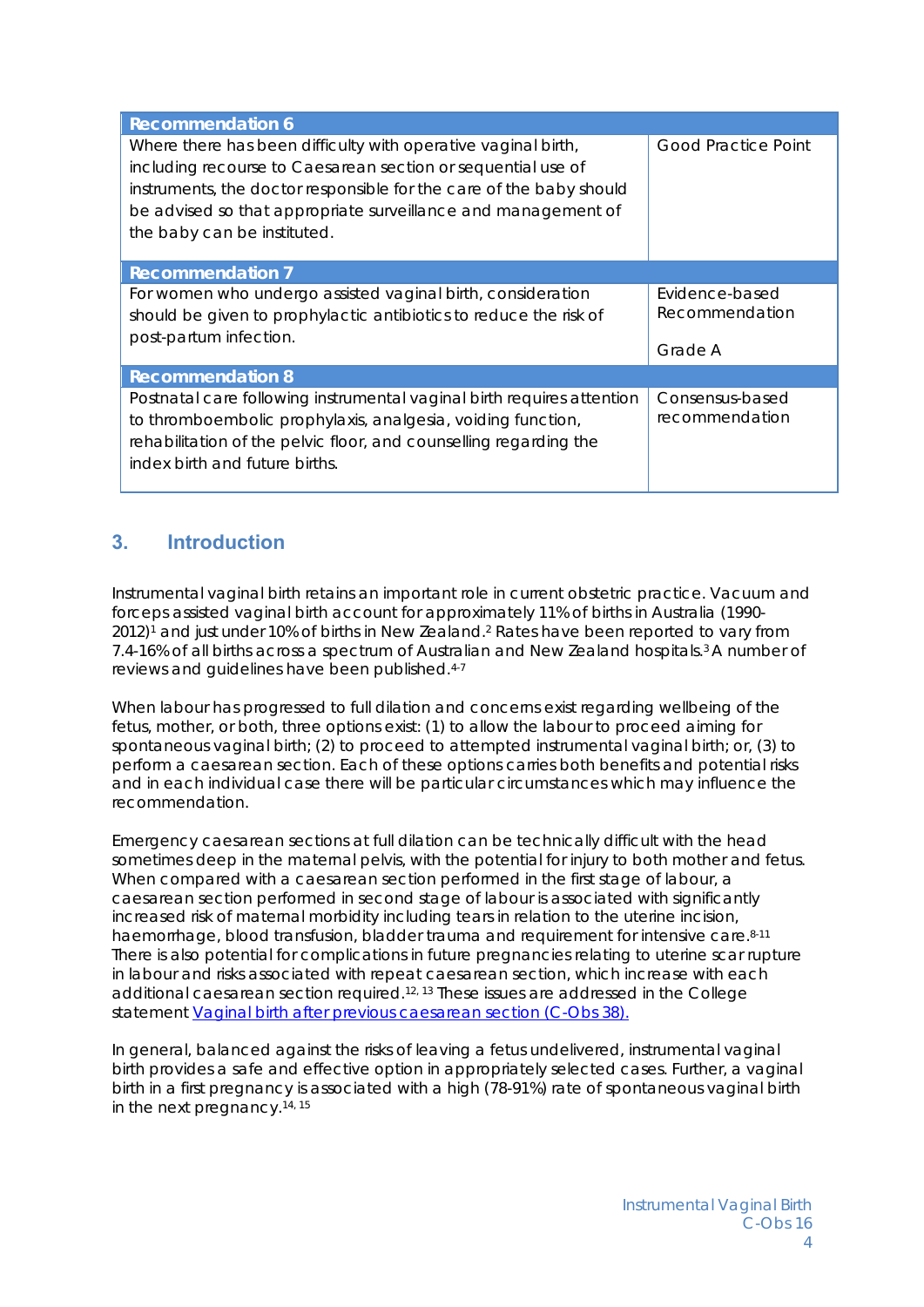# **4. Discussion and recommendations**

| <b>Recommendation 1</b>                                          | Grade                      |
|------------------------------------------------------------------|----------------------------|
| As instrumental vaginal birth has the potential for maternal and | <b>Good Practice Point</b> |
| neonatal morbidity, measures which safely reduce the need for    |                            |
| instrumental birth are recommended.                              |                            |
|                                                                  |                            |

#### **4.1 Non-Operative Interventions**

Several approaches to care may reduce the need for instrumental delivery. These include continuous midwifery support during labour and the use of upright or lateral positions in the second stage of labour.16, 17 Epidural analgesia, compared with non-epidural methods of pain relief, has been previously thought to be associated with an increased incidence of instrumental vaginal birth. Some of these observed differences may be attributable to the complicated labour rather than the epidural itself. Moreover, the studies reporting on increased risk of operative delivery with epidural tend to have been older studies, and this effect has not been seen in studies since 2005, where lower dose epidural techniques, or patient controlled epidural, have been used.18

Judicious use of oxytocin infusion after careful assessment and with continuous fetal monitoring may reduce the need for operative birth. Commencement of an oxytocin infusion in the second stage of labour in nulliparous women who have an epidural *in situ* has been reported to reduce the need for non-rotational forceps.19 However commencing an oxytocin infusion in the second stage of labour for parous women should be undertaken with extreme caution, and requires careful examination to exclude abnormal presentation, signs of cephalo-pelvic disproportion, and other causes of secondary arrest of labour such as uterine rupture.

A meta-analysis demonstrated that primiparous patients who received epidurals were less likely to require rotational or mid-cavity interventions when pushing was delayed for up to two hours or until they had a strong urge to push, provided there was no evidence of fetal compromise.20

#### **4.2 Manual Rotation**

The purpose of manual rotation is to turn the fetal head to the more favourable occiput anterior position. When successful it has been shown to significantly reduce the need for caesarean section and increase the rate of vaginal birth.21, 22

#### **4.3 Indications for instrumental birth**

There are few absolute indications or contraindications to instrumental birth. In every case an assessment should be made of the relative benefits and potential adverse effects, and these should be compared to the consequence of either leaving the fetus undelivered or of proceeding to caesarean section in the first instance. Typically, instrumental birth is employed to accelerate birth in the presence of:

#### **Suspected or anticipated fetal compromise**

The few hours immediately prior to birth is the time of greatest risk to the well-being of the fetus. The risk in the second stage of labour relates to; fetal descent which may precipitate cord compression, or a combination of intense uterine activity and expulsive efforts by the mother which may reduce placental blood flow to the extent that the fetus is seriously compromised. Fortunately, at full dilatation instrumental birth can often be rapidly and safely accomplished.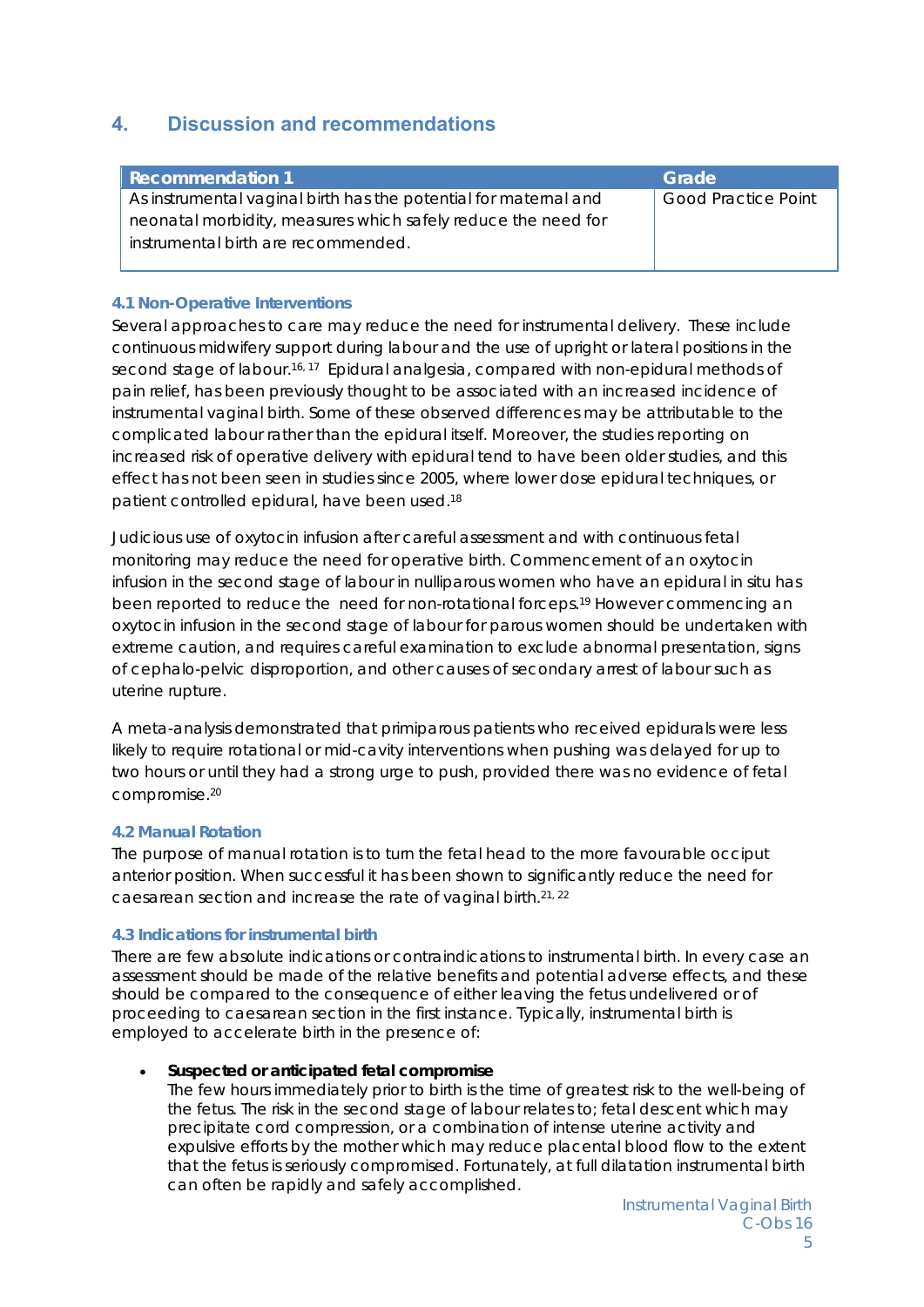#### **Delay in the second stage of labour**

There is no clear demarcation as to an appropriate length of time to wait before embarking on instrumental birth for delayed progress in the second stage. The upper time limit for second stage should be a matter for the senior clinician supervising the labour and patient given the particular circumstance. The following should be noted in making the decision.

- a. There is an increased chance of fetal compromise with prolonged pushing in second stage, or when the presenting part is low on the perineum for an extended length of time. Continuous fetal monitoring (with application of a fetal scalp electrode, if external monitoring is inadequate) should be used in these circumstances to confirm fetal wellbeing, or to help with a decision to expedite delivery.
- b. Maternal exhaustion and its effect on progress during pushing should be taken into account.
- c. Pelvic floor injury including anal sphincter dysfunction becomes increasingly common with increasing duration of the second stage.23

#### **Maternal effort contraindicated**

Maternal bearing down effort may sometimes be contraindicated with maternal conditions such as cerebral aneurysm, where there is a risk of aortic dissection, proliferative retinopathy, severe hypertension, or cardiac failure. In these settings, women may benefit from epidural analgesia and elective instrumental birth.

#### **4.4 Contraindications to instrumental vaginal birth**

Fetal bleeding disorders (e.g. alloimmune thrombocytopenia) or a predisposition to fracture (e.g. osteogenesis imperfecta) are relative contraindications to instrumental vaginal birth.

Vacuum delivery should not be used for a face presentation, or at a gestation less than 34 weeks. The safety of vacuum extraction at between 34 and 36.0 weeks is uncertain and should be used with caution.

#### **4.5 Conditions required for safe instrumental vaginal birth**

| <b>Recommendation 2</b>                                                                                                                                                                                                                                                                                                                                 | Grade                      |
|---------------------------------------------------------------------------------------------------------------------------------------------------------------------------------------------------------------------------------------------------------------------------------------------------------------------------------------------------------|----------------------------|
| Safe instrumental vaginal birth requires a careful assessment of the<br>clinical situation and clear communication with the woman and her<br>support person (s). Instrumental birth should be performed by, or in<br>the presence of, an operator with expertise in the chosen<br>procedure and the management of any complications which may<br>arise. | <b>Good Practice Point</b> |

The condition of the fetus needs to be assessed. The fetus that has suffered significant hypoxic insult (either prolonged, or acute and severe) may be at greater risk of trauma during an attempted instrumental vaginal birth.24 In these settings the fetus may be at increased risk of trauma due to reduced tone and engorgement of the cerebral vessels.<sup>25</sup> However, despite the potential risks of instrumental birth in this situation, it may remain the safest option in the prevailing clinical circumstances.

Because instrumental vaginal birth including possible episiotomy is such a common outcome of labour, women should be informed about instrumental vaginal birth, and when it may be required, during antenatal care. The time spent obtaining consent for instrumental birth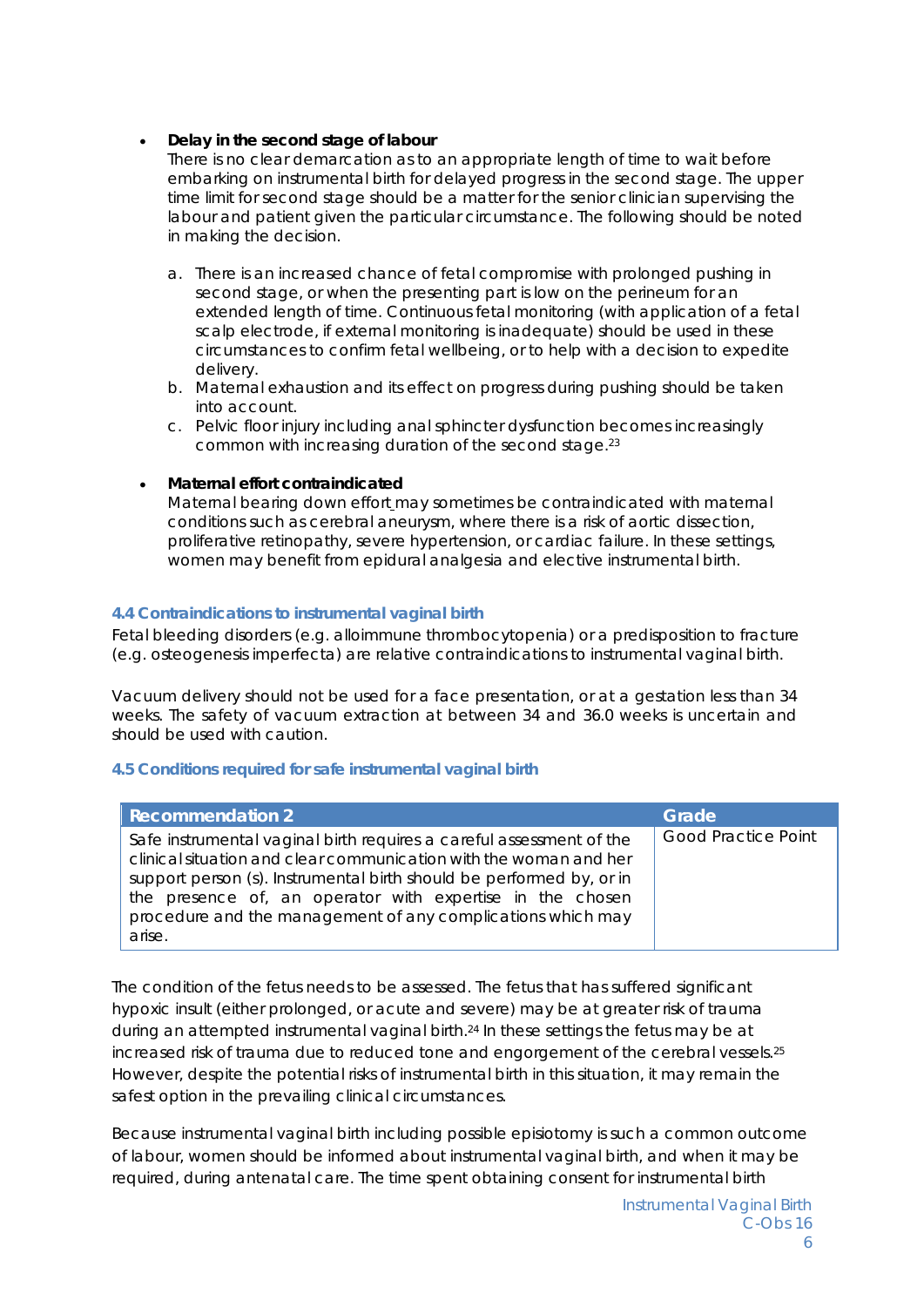during labour may be determined by the urgency of the situation. Verbal consent should be obtained and the discussion documented in the clinical record. Effective communication with the patient and her support person/ persons is required to ensure that there is clear understanding of the management plan.

Written consent should generally be obtained prior to an instrumental vaginal birth in an operating theatre setting, and women made aware of the possibility that attempts at instrumental delivery may need to be abandoned and caesarean section performed. An instrumental vaginal birth should be performed or supervised by a clinician who has the knowledge, experience, and skills necessary to assess the situation, to use the instruments effectively and safely, and to manage any complications that may arise. It is recognised that exceptions to these optimal conditions will sometimes arise in the setting of acute fetal compromise where, appropriately, a decision to expedite delivery may need to be made.

Prerequisites before proceeding to an instrumental vaginal birth are shown below in **Table 1**

| <b>Full abdominal and</b><br>vaginal examination | Less than or equal to one fifth of the head is palpable<br>abdominally.<br>Vertex presentation.<br>Cervix is fully dilated and the membranes ruptured.<br>Exact position of the fetal head can be determined so<br>correct placement of the instrument can be achieved.<br>Ultrasound may be helpful in determining the position of<br>the vertex.<br>Assessment of caput and moulding.<br>Pelvis is clinically deemed adequate.                                                                                                                                                                                                                                                                                                                                           |
|--------------------------------------------------|----------------------------------------------------------------------------------------------------------------------------------------------------------------------------------------------------------------------------------------------------------------------------------------------------------------------------------------------------------------------------------------------------------------------------------------------------------------------------------------------------------------------------------------------------------------------------------------------------------------------------------------------------------------------------------------------------------------------------------------------------------------------------|
| Preparation of mother                            | Clear explanation should be given and consent obtained,<br>appropriate to the clinical situation.<br>Analgesia appropriate for the delivery is in place and<br>effective.<br>For mid-cavity rotational births this will commonly be a<br>regional block.<br>A pudendal block may be appropriate, particularly in the<br>context of urgent birth.<br>Maternal bladder has been emptied recently. In-dwelling<br>catheter should be removed or balloon deflated.<br>Aseptic technique                                                                                                                                                                                                                                                                                        |
| <b>Preparation of staff</b>                      | Operator must have the knowledge, experience and skill<br>necessary, or an appropriate supervisor is present.<br>Adequate facilities are available (appropriate equipment,<br>bed, lighting).<br>Back-up plan in place in case of failure to deliver. When<br>conducting mid-cavity births, theatre staff should be<br>immediately available to allow a caesarean section to be<br>performed without delay (less than 30 minutes).<br>A senior obstetrician competent in performing mid-cavity<br>births should be present if a clinician inexperienced as a<br>solo operator is performing the birth.<br>Anticipation of complications that may arise (e.g. shoulder<br>dystocia, postpartum haemorrhage)<br>Personnel present that are trained in neonatal resuscitation |

|  | Table 1. Prerequisites for instrumental vaginal birth (vertex presentation) |  |  |
|--|-----------------------------------------------------------------------------|--|--|
|  |                                                                             |  |  |
|  |                                                                             |  |  |
|  |                                                                             |  |  |

Adapted from RCOG Green-top Guideline No. 265

**Instrumental vaginal births are classified according to the station of the vertex and whether rotation is required.**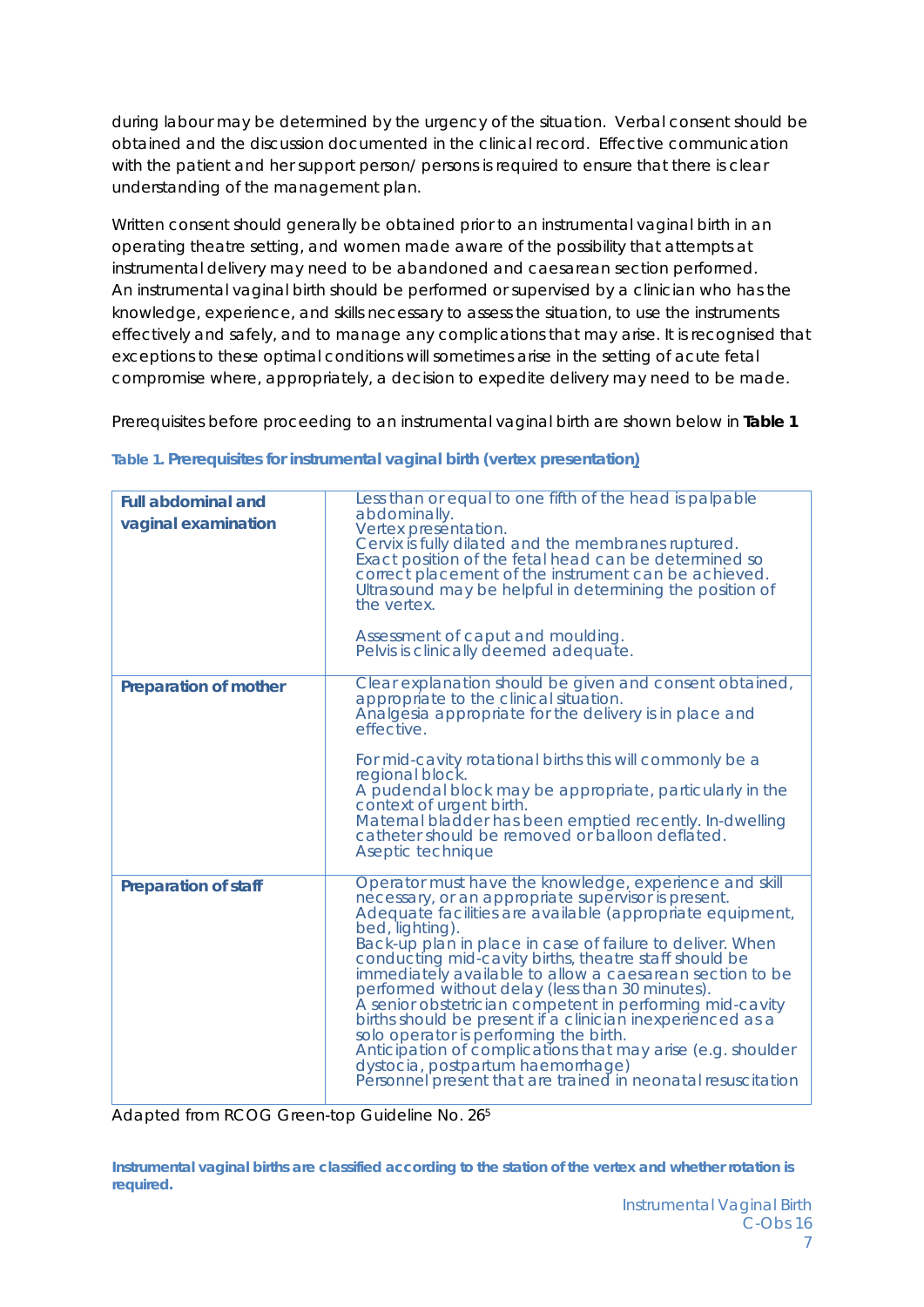| Table 2. Classification for instrumental vaginal birth <sup>5</sup> |                                                                                                                                                                                                                                                                                                                   |  |  |
|---------------------------------------------------------------------|-------------------------------------------------------------------------------------------------------------------------------------------------------------------------------------------------------------------------------------------------------------------------------------------------------------------|--|--|
| <b>Outlet</b>                                                       | Fetal scalp visible without separating the labia<br>Fetal skull has reached the pelvic floor<br>Sagittal suture is in the antero-posterior diameter or right or left occiput<br>anterior or posterior position (rotation does not exceed 45°)<br>Fetal head is at or on the perineum                              |  |  |
| Low                                                                 | Leading point of the skull (not caput) is at station plus 2 cm or more and not<br>on the pelvic floor.<br>Two subdivisions:<br>- rotation of 45° or less from the occipito-anterior position<br>- rotation of more than 45° including the occipito-posterior position                                             |  |  |
| Mid                                                                 | Fetal head is no more than 1/5th palpable per abdomen<br>Leading point of the skull is above station plus 2 cm but not above the ischial<br>spines<br>Two subdivisions:<br>- rotation of 45° or less from the occipito-anterior position<br>- rotation of more than 45° including the occipito-posterior position |  |  |
| <b>High</b>                                                         | Instrumental vaginal birth is not recommended in this situation where the<br>head is 2/5th or more palpable abdominally and the presenting part is<br>above the level of the ischial spines (except for a second twin).                                                                                           |  |  |

#### **4.6 Techniques of instrumental vaginal birth**

| <b>Recommendation 3</b>                                            |                            |
|--------------------------------------------------------------------|----------------------------|
| When there is an increased likelihood that attempted instrumental  | <b>Good Practice Point</b> |
| birth may not be successful, where feasible, the attempt should be |                            |
| conducted in a place where immediate recourse to caesarean         |                            |
| section is possible.                                               |                            |
|                                                                    |                            |

Instrumental vaginal birth involves the use of forceps or the vacuum extractor to allow the operator to assist the natural forces along the birth canal which are created by uterine contractions and maternal bearing down effort. Appropriate positioning of forceps or vacuum is important for maternal and fetal safety and for effective traction. In some cases, rotation of the fetal head may be required to make the position of the vertex more favourable for descent.

Recognition of when it is appropriate to abandon the procedure and consider an alternative method of birth is vital. RCOG state that 'the bulk of malpractice litigation results from failure to abandon the procedure at the appropriate time, particularly the failure to eschew prolonged, repeated or excessive traction efforts in the presence of poor progress' 5.

Higher rates of failure have been associated with:

• Maternal Body Mass Index greater than 30 Kg/m<sup>2</sup>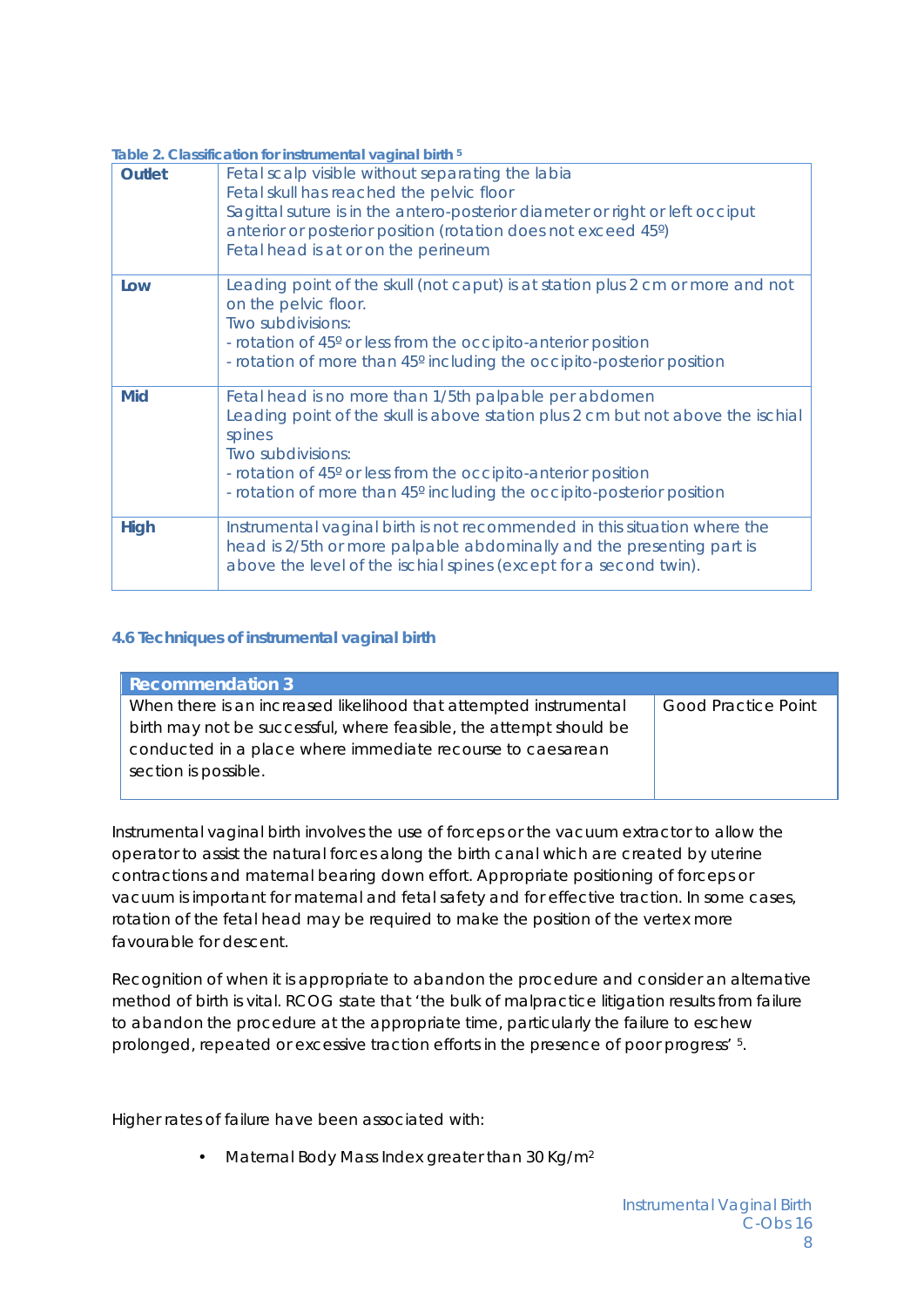- Estimated fetal weight over 4 Kg.
- Occipito-posterior positions.
- Mid-cavity, or when 1/5 of the fetal head is palpable abdominally. <sup>5</sup>

When a higher risk of failure is suspected, instrumental vaginal delivery should be attempted in a setting where immediate recourse to caesarean section is available.

The role of routine episiotomy for instrumental vaginal birth remains unclear and there are no large randomised controlled trials to guide practice. In a retrospective Dutch study of 28,732 women undergoing an instrumental birth, use of right mediolateral episiotomy was effective in reducing the risk of anal sphincter tears in both vacuum and forceps births. Significant risk factors for anal sphincter tears were primiparity, occipito-posterior position, and increasing fetal weight.26 Other smaller studies have not reported a protective benefit of episiotomy against anal sphincter injury.27-29

A systematic review found that in vacuum assisted births, use of mediolateral or lateral episiotomy in primiparous women may reduce the risk of Obstetric anal sphincter injuries (OASI) (OR 0.53, CI 0.37-0.77)

The meta-analysis also found that one case of OASI was prevented for every 19 episiotomies performed (NNT 18.3, 95% CI 17.7-18.9). 30

Women's Healthcare Australasia (WHA) collaborative recommended that an episiotomy is indicated for all women having their first vaginal birth requiring a forceps or ventouse assisted delivery. Preliminary results from the collaborative show that when instrumental assistance was required in women having their first vaginal birth, performing an episiotomy led to 24% fewer OASI when forceps were used and 16% fewer OASI when ventouse was used.31

| <b>Recommendation 4</b>                                             |                |  |
|---------------------------------------------------------------------|----------------|--|
| The evidence shows that performing an episiotomy in women           | Evidence-based |  |
| having their first vaginal birth led to 24% fewer OASI when forceps | recommendation |  |
| were used and 16% fewer OASI when ventouse was used and             |                |  |
| therefore should be considered.                                     | Reference 31   |  |
|                                                                     |                |  |

#### *4.6.1 Manual rotation*

Manual rotation of the fetal head to an occipito-anterior position may be used alone, with a view to increasing the chance of a normal birth, or in conjunction with forceps or vacuum extraction to affect a vaginal birth. Success rates for rotation of 89% and 76% have been reported in two retrospective trials.21, 22 Success rates were less when performed in nulliparous patients, when performed before full dilation, or when failure to progress was evident before manual rotation was attempted. 21, 22 When successful there was a significant reduction in the caesarean section rate with an increase in both the spontaneous and instrumental vaginal birth rates.21, 22 The complication rate of manual rotation appears to be low, although data are sparse.22 Techniques for manual rotation are detailed in Appendix A.

#### *4.6.2 Vacuum extraction*

Indications for vacuum are similar to those for forceps. Contraindications include prematurity (gestation less than 34 weeks because of the risk of fetal intracranial haemorrhage), face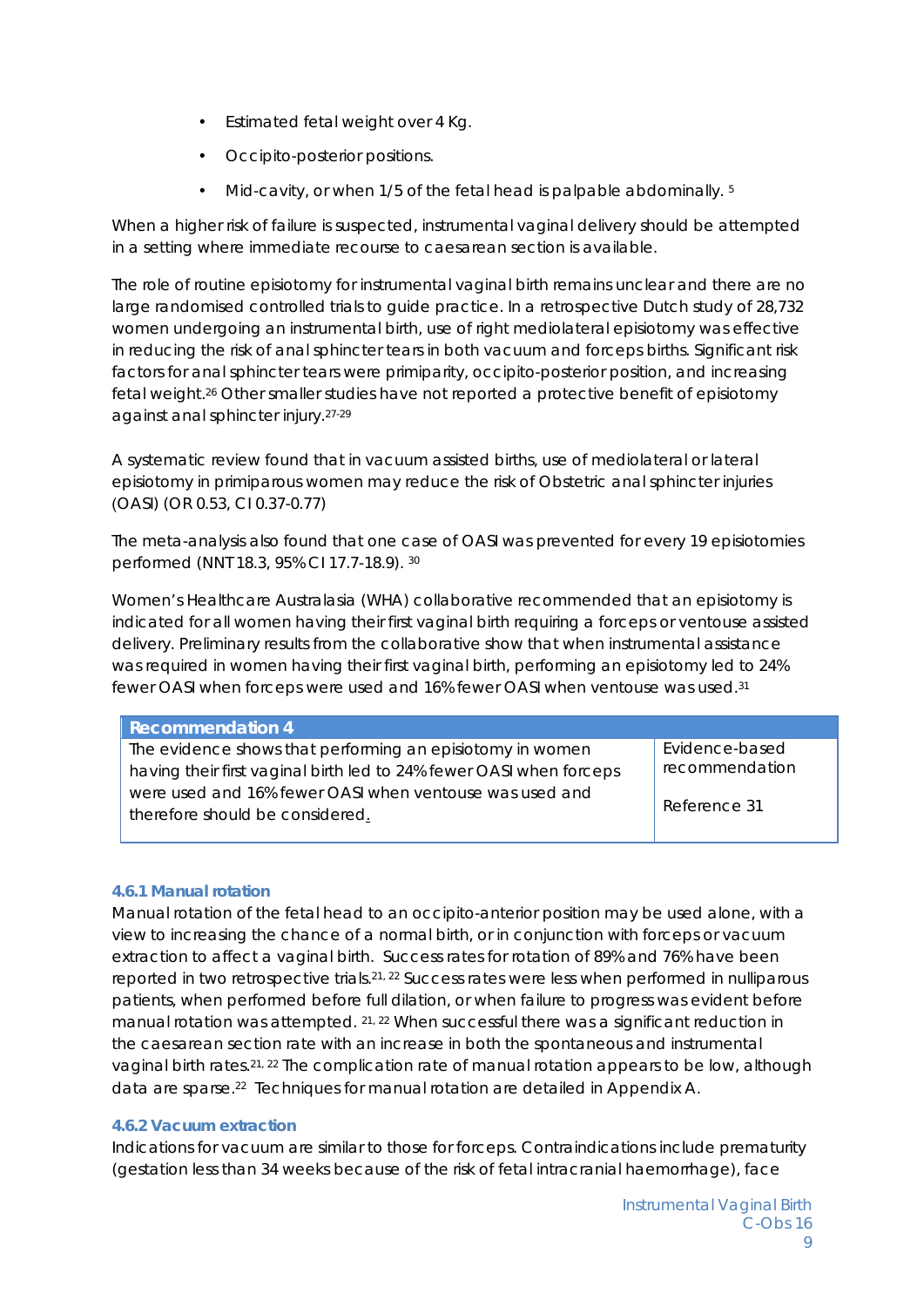presentation, fetal bleeding diatheses or thrombocytopaenia, and fetal disorders such as osteogenesis imperfecta. Relative contraindications include use between 34 and 36 weeks, (where evidence for use at these gestations is scarce) and prior scalp blood sampling.

Placement of the cup at the flexion point, which is situated 6cm from the anterior fontanelle and 3 cm from the posterior fontanelle in the midline over the sagittal suture, enables flexion of the fetal head with traction, improving the chance of rotation of the head if necessary.

Rigid cups are more likely to effect birth (9.5% failure rate versus 14.8% failure rate with a soft cup OR 1.65, 95% CI 1.19-2.29), but are associated with more scalp injuries (24% versus 13% OR 0.45, 95 % CI 0.15-0.60). 6

To minimise the risk of subgaleal haemorrhage, shearing forces on the scalp should be minimised (eg. avoid 'rocking').

Cup placement should be:

- i. Placed evenly across the sagittal suture, rather than being applied to one or other parietal bone to avoid asynclitism with traction.
- ii. The edge of the cup should be placed at least 3 cm from the anterior fontanelle (ie the centre of the cup is directly over the flexion point) to avoid extension of the fetal head during traction (assuming a standard 6cm cup is being used).
- iii. Appropriate cup placement may be impossible if there is significant deflexion or asynclitism of the head and a "large soft-stemmed" device is being used, because it cannot be placed sufficiently posteriorly.
- iv. It is important to check there is no maternal tissue under the vacuum cup both before and after the application of suction.

Vacuum suction pressures of 500-600mm Hg are recommended, and establishment of negative pressure without delay reduces procedure time without compromising effectiveness or safety.32

Traction force is affected by cup size and increases with increasing cup diameter. The optimal force is not known but observational studies using an Omnicup™ found that 86% of extractions occurred with 11.5 kg or less of traction.<sup>33</sup>

Application of traction should be steady, applied only with contractions, and only with maternal effort.

The direction of traction should follow the axis of the pelvic curve. Adequate descent should be verified with the free hand during each pull. Traction should not be unduly prolonged. At present there is no consensus on the maximum time allowable, the number of pulls, and the number of allowable cup detachments.

i. Time

Vacca recommends an upper limit of 20 minutes from first application of the cup. 34 Where birth is not imminent after 15 minutes, operators should evaluate whether further traction is warranted, and consider recourse to caesarean section. It should be noted that where the head is deeply engaged in the maternal pelvis (and macrosomia is not anticipated) that completion of vaginal birth by vacuum extraction or forceps may still be safer than a caesarean section. 34

ii. Number of pulls

Many experienced operators suggest a maximum of three pulls without descent of the skull (not scalp)(defined as three contractions, even if there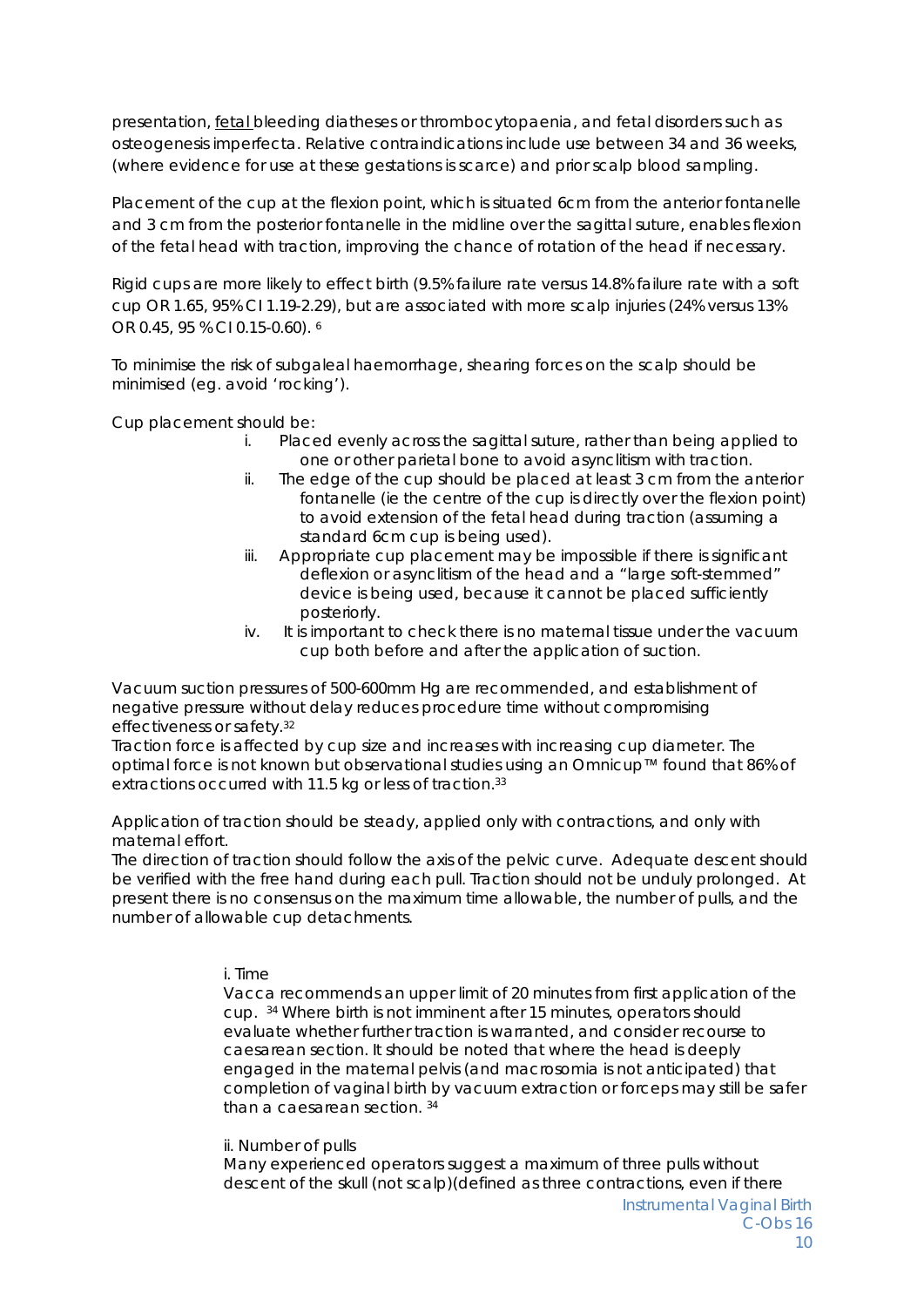are multiple maternal 'pushes' within each contraction), although more pulls may be acceptable if the head has descended to the level of the pelvic floor or perineum especially if birth is attempted without episiotomy.

#### iii. Cup detachments

Cup detachment should not be regarded as a safety feature of the vacuum extractor, as the rapid decompression may result in vessel damage and predispose to subgaleal haemorrhage. The acceptable number of detachments will depend on whether detachment was due to equipment failure, or to poor application and/or excessive traction. Up to three detachments would generally be considered acceptable, but re-application of the cup on each occasion should only be considered where there has been definite progress with preceding pulls, or the head is on the perineum.

#### *4.6.3 Rotation forceps*

Although there has been a reduction in the use of rotational forceps in the last three decades, recent reviews have repeatedly supported a place for their use.35-41 At the discretion of the operator, manual rotation may be attempted in the first instance and proceed to the use of Kielland's forceps if unsuccessful.

In comparison to caesarean section there is an increased, but small, risk of traumatic intracranial haemorrhage and cervical spine injury. It is difficult to quantify accurately the absolute risk but it is likely to compare favourably with the added maternal risks of emergency caesarean section in the index and subsequent pregnancies. While vacuum delivery has been popularised to effect rotational delivery, it is associated with higher failure rates and an increased incidence of intracranial and subaponeurotic/ subgaleal haemorrhage.35 Nevertheless, ventouse or rotation forceps remain a valid option in experienced hands.

#### *4.7 Suggested guidelines in performing rotational forceps*

#### **Adequate station**

The head must be engaged as determined clinically by BOTH abdominal and vaginal examination under adequate analgesia. Allowance should be made for extensive caput and/or moulding of the fetal head.

#### **Adequate analgesia**

Anaesthesia for rotational forceps is best provided by an effective spinal or epidural block.

#### **Adequate experience or supervision**

As with all obstetric procedures, clinicians must receive appropriate training and maintain experience if they are to perform rotational forceps. Until such training has taken place, rotational forceps should only be performed under the supervision of a trained and experienced obstetrician.

#### **Rotation must only be attempted with the uterus relaxed**

Rotation of the fetal head should only be attempted between contractions. Consideration may be given to using a short acting tocolytic, such as glyceryl trinitrate, to ensure adequate uterine relaxation.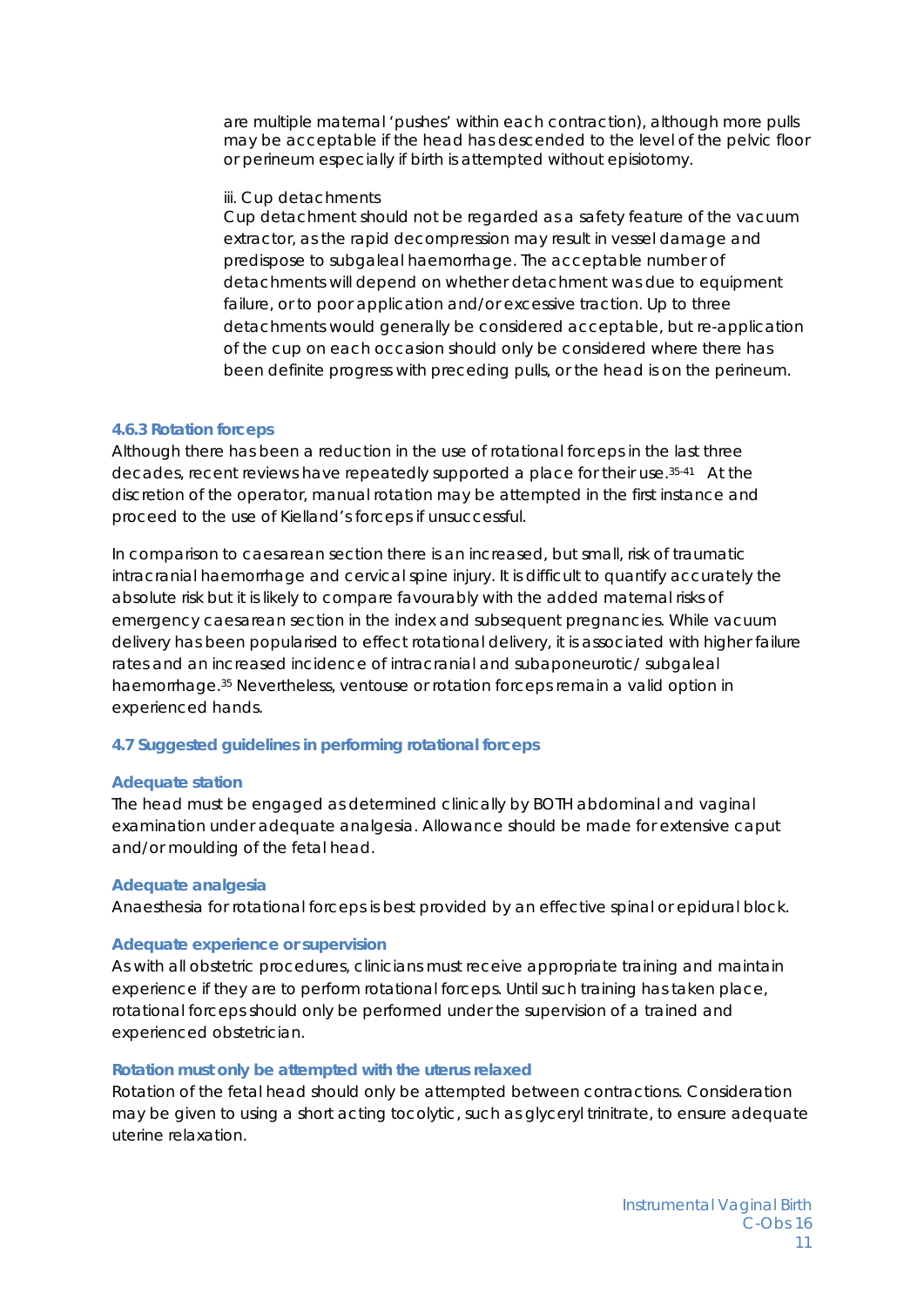#### **Low threshold for abandoning the procedure and resorting to caesarean section**

The procedure should be abandoned if the forceps cannot be applied easily, the handles do not easily approximate, if rotation is not easily effected with gentle pressure, or if there is lack of descent with moderate traction. Under conditions where there is concern that difficulty is more likely to be encountered (e.g. fetal macrosomia, moulding of the fetal head, or the presenting part that is only just engaged), then the forceps should be performed in or in close proximity to an operating theatre equipped and staffed for caesarean section.

A technique for Rotation forceps as agreed by a panel of clinicians is described in Appendix B.

#### **4.8 Complications of instrumental birth**

The adverse effects of instrumental birth must be weighed against the consequences of awaiting vaginal birth or alternatively of performing a caesarean section with the head deep in the pelvis. The more serious complications are very uncommon but include:

#### **Fetal complications**

a. Shoulder dystocia and its consequences.

The need to perform an instrumental birth for lack of progress in the presence of anticipated macrosomia should alert the clinician to the increased likelihood of shoulder dystocia as would instrumental birth in a multigravida with a delay in second stage<sup>42</sup>

- b. Subaponeurotic/subgaleal haemorrhage. A potentially life threatening complication, occurring in approximately 1 in 300 cases of vacuum delivery.43, 44 Refer to College Statement *Prevention Detection and Management of Subgaleal Haemorrhage in the Newborn (C-Obs 28)*
- c. Facial nerve palsy, corneal abrasion, retinal haemorrhage. Facial nerve palsy and corneal abrasion are more common with forceps and retinal haemorrhage with vacuum birth.<sup>6</sup>
- d. Skull fracture and/or intracranial haemorrhage. A review of 583,340 live-born singleton babies of nulliparous women where the birth weight was between 2500 and 4000gm reported rates of intracranial haemorrhage with differing modes of birth: one in 664 (forceps); one in 860 (vacuum extraction); one in 907 (intrapartum caesarean section); one in 1900 (spontaneous vaginal birth); and, one in 2750 (pre-labour caesarean section).45
- e. Cervical spine injury.

Injury to the fetal cervical spinal cord is rare but the absolute rate is difficult to define. In a series from Canada it was estimated the risk may be 0.7/1000 rotation forceps births.46 This injury may occur less frequently with vacuum delivery. The risk may be minimised by ensuring uterine relaxation prior to attempting rotation.

These complications may require admission to a neonatal unit and may be associated with feeding and b onding difficulties.

#### **Maternal complications**

Maternal complications which may occur include vaginal trauma, postpartum haemorrhage, urinary tract injury, and damage to pelvic floor and anal sphincter (details below).6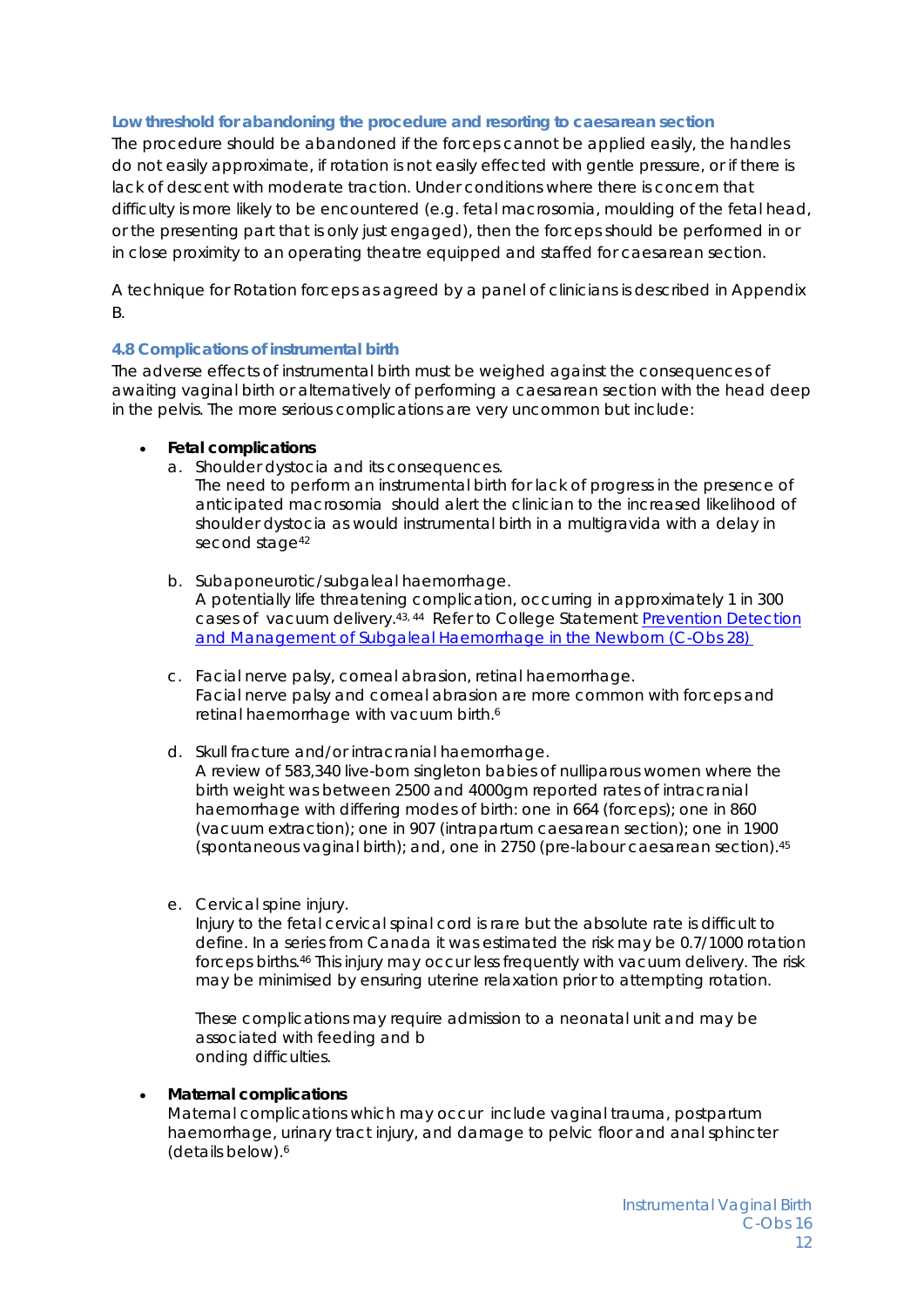#### **4.9 Factors affecting choice between vacuum and forceps delivery**

| <b>Good Practice Point</b> |
|----------------------------|
|                            |
|                            |
|                            |

Each instrument has a different profile of complications.6 **Vaginal** birth is more likely to be achieved with forceps than vacuum and will occur over a shorter time interval.47 The clinician should select the instrument based on clinical experience and the individual clinical circumstances. A Cochrane review of 32 studies including 6597 women requiring instrumental vaginal birth compared any kind of forceps birth (rotational and non-rotational) with any type of vacuum extraction (rotational or non-rotational).6

Compared to the vacuum extractor forceps were found to:

| • be less likely to fail to achieve a vaginal birth                                    | (RR 0.65, 95% CI 0.45-0.94) |
|----------------------------------------------------------------------------------------|-----------------------------|
| • have a trend toward fewer cases of cephalhaematoma                                   | (RR 0.64, 95% CI 0.37-      |
| 1.11)                                                                                  |                             |
| • have a trend toward fewer cases of fetal retinal haemorrhage                         | (RR 0.6, 95% CI 0.43-1.06)  |
| • have a trend toward fewer cases of neonatal jaundice                                 | (RR 0.79, 95% CI 0.59-      |
| 1.06)                                                                                  |                             |
| • have a trend toward fewer cases of shoulder dystocia                                 | (RR 0.4, 95% CI 0.16-1.04)  |
| Compared to vacuum delivery, use of forceps was associated with a higher incidence of: |                             |
| • third or fourth degree tears of the anal sphincter                                   | (RR 1.89, 95% CI 1.51-2.37) |
| • any type of vaginal trauma                                                           | (RR 2.48, 95% CI 1.59-3.87) |
| · incontinence/altered continence                                                      | (RR 1.77, 95% 1.19-2.62)    |

There was no significant difference between instruments in the risk of:

- any neonatal injury
- low Apgar score (<7) at 5 minutes
- low pH (<7.2) in umbilical artery at birth.

A meta-analysis of 23 studies of rotational assisted instrumental births reported that Kielland's forceps were less likely to fail (RR 0.32, 95% CI 0.14-0.76) and less likely to cause neonatal trauma (RR 0.62, 95% CI 0.46-0.85) when compared to rotational ventouse birth. 35

A study of 3753 women who were contacted at 12 years after their first birth found that symptoms of faecal incontinence were reported by 11.5% of respondents who had only unassisted vaginal births, 10.5% following only planned caesarean sections with no vaginal births, 16.7% with any forceps birth and 10.9% following any vacuum assisted (but no forceps) birth. Urinary incontinence rates reported by the same groups of women defined by mode of birth were 54.7%, 38.7%. 51.4% and 56% respectively.48

#### **4.10 Unsuccessful instrumental vaginal birth**

| Recommendation 6                                                    |                            |
|---------------------------------------------------------------------|----------------------------|
| Where there has been difficulty with operative vaginal birth,       | <b>Good Practice Point</b> |
| including recourse to Caesarean section or sequential use of        |                            |
| instruments, the doctor responsible for the care of the baby should |                            |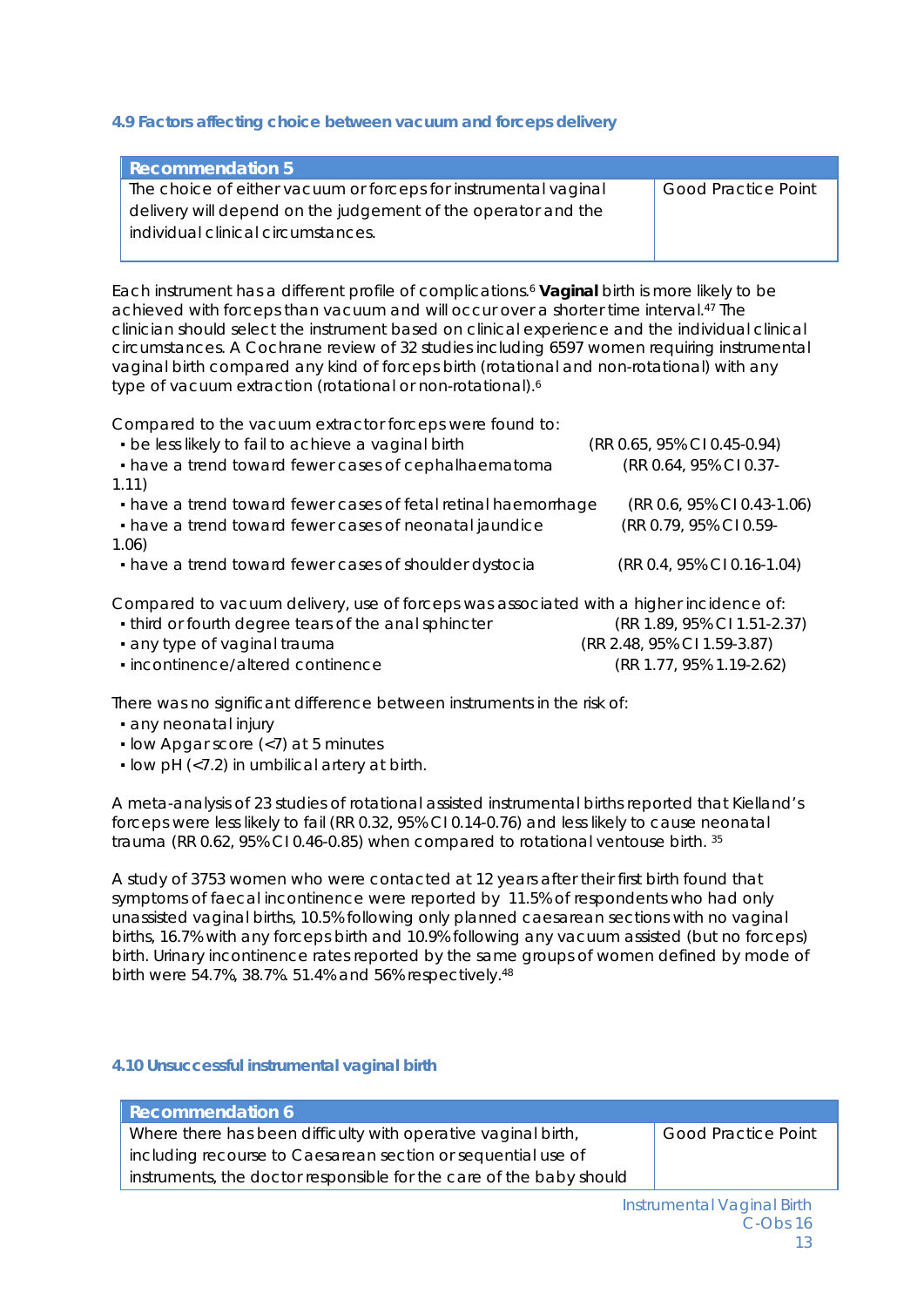be advised so that appropriate surveillance and management of the baby can be instituted.

Unsuccessful attempts at instrumental birth may be associated with adverse outcome.49 If an initial attempt does not effect delivery, or there is lack of progress of rotation and/or descent of the vertex, then assessment should be made as to whether alternate instrumental birth should be attempted (ie sequential use of instruments) or a caesarean section performed without further attempt at instrumental birth.

#### *Sequential Use of Instruments*

The use of sequential instruments has been associated with an increased risk of trauma to the fetus and mother when compared to the use of forceps or vacuum alone.50 Nevertheless, these findings need to be interpreted cautiously, given the increasing use of ventouse as the primary instrument in contemporary obstetrics. This change in practice has followed increasing evidence suggesting that ventouse (compared to forceps) reduces maternal obstetric anal sphincter injury <sup>51</sup>, levator ani muscle avulsion,<sup>52</sup> urinary incontinence and pelvic organ prolapse. Yet ventouse is also associated with an increased risk of noncompletion of delivery with cohort studies suggesting a 30% chance that vacuum devices such as the kiwi cup will fail, requiring completion of delivery by forceps, increasing to 40% for rotational delivery. 53 Hence, the use of sequential instruments may be considered an inevitable consequence of the increasing use of the ventouse.

#### *Caesarean section following attempted instrumental delivery*

The alternative to sequential use of instruments is caesarean section following an attempted instrumental birth. These complex caesarean sections, with the fetal head deep within the pelvis, are associated with an increase in maternal morbidity (major postpartum haemorrhage,<sup>8</sup> transfusion, lower segment tear, cystotomy, hysterectomy, ICU admission) and fetal morbidity (neonatal acidosis, intracranial haemorrhage, need for resuscitation). 8, 54

In some cases, the adverse outcomes associated with difficult instrumental birth may reflect the indication for which instrumental birth was being attempted (e.g. severe fetal compromise) rather than a direct effect of attempts at instrumental birth. The threshold for abandoning an attempted instrumental birth as well as the decision between either choosing an alternative instrument or performing a caesarean section will differ according to the clinician's training, experience, and the clinical setting.

#### **4.11 Postnatal care**

| <b>Recommendation 7</b>                                            |                |
|--------------------------------------------------------------------|----------------|
| For women who undergo assisted vaginal birth, consideration should | Evidence-based |
| be given to prophylactic antibiotics to reduce the risk of post-   | Recommendation |
| partum infection.                                                  | Grade A        |

#### *Antibiotic prophylaxis.*

Antibiotics should be considered after birth to those women who have had an instrumental delivery, and particularly where an episiotomy or perineal injury has occurred. This is in light of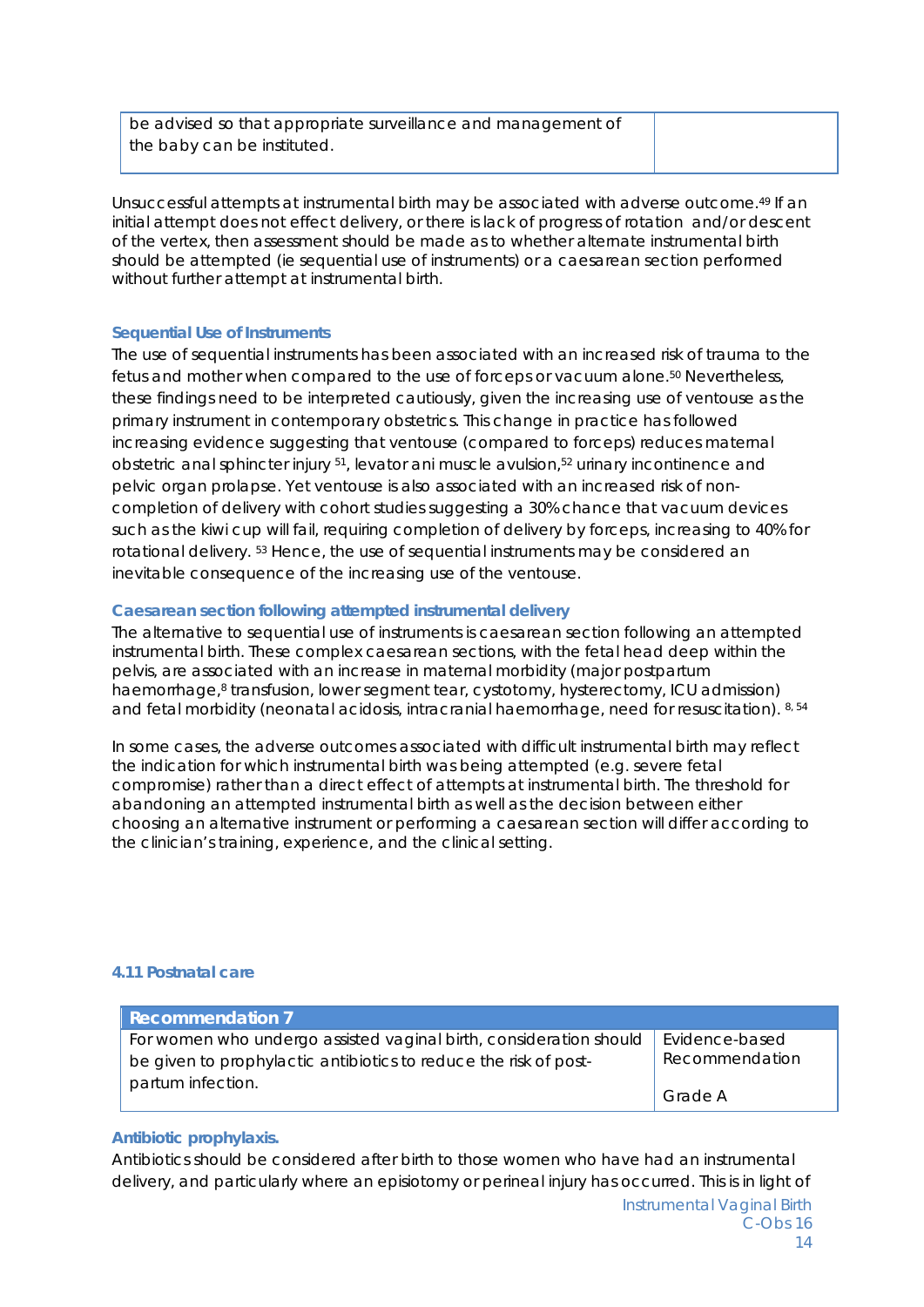new findings from the ANODE trial, where the administration of intravenous Augmentin within 6 hours of delivery was associated with a reduction in the primary outcome - suspected or confirmed maternal infection within 6 weeks of delivery. Significantly fewer women allocated to amoxicillin and clavulanic acid had a confirmed or suspected infection (180 [11%] of 1619) than women allocated to placebo (306 [19%] of 1606; risk ratio 0·58, 95% CI 0·49-0·69; p<0·0001; absolute risk reduction 8%; NNT 13). Infection was defined by a new prescription of antibiotics for specific indications, confirmed systemic infection on culture, or endometritis. Many of these outcomes related to perineal tear infection or pain. These outcomes are most likely in those who have undergone episiotomy or sustained a perineal tear. This study provides Level 2 evidence for administering antibiotics to women following operative vaginal delivery. 55

The recommended regime is Amoxicillin-Clavulanate iv 1000mg+200mg. The trial did not address alternative antibiotic regimens, but for women without iv access, oral antibiotics (Amoxicillin-Clavulanate 875/125 oral tablet) may be considered. For women allergic to Penicillin, Cephazolin 2g IV or Clindamycin 600mg IV are reasonable alternatives.

| <b>Recommendation 8</b>                                                 |                 |
|-------------------------------------------------------------------------|-----------------|
| Postnatal care following instrumental vaginal birth requires attention  | Consensus-based |
| to thromboembolic prophylaxis, analgesia, voiding function,             | recommendation  |
| rehabilitation of the pelvic floor, and counselling regarding the index |                 |
| birth and future births.                                                |                 |
|                                                                         |                 |

#### *Thromboprohylaxis*

Following an instrumental vaginal birth, women should be assessed for their risk profile for venous thromboembolism and, if appropriate, thromboprophylaxis measures should be employed. Instrumental vaginal birth is associated with risk factors for venous thromboembolism such as prolonged labour, BMI>30, pre-eclampsia and postpartum haemorrhage of greater than 1000ml. Consideration of local hospital or published guidelines is appropriate. 56

#### *Analgesia*

Regular paracetamol and nonsteroidal anti-inflammatory agents should be offered when there is no contraindication. Pain not relieved by these measures should prompt clinical assessment to exclude complications such as haematoma formation or infection.

#### *Voiding function*

The risk of urinary retention after birth is increased after instrumental vaginal birth, particularly if spinal or epidural anaesthesia has been employed for the birth. RCOG recommends an indwelling catheter for 12 hours following instrumental vaginal birth if a spinal or epidural top up has been used for anaesthesia and a trial of instrumental vaginal birth has been planned. <sup>5</sup> Careful observation of postpartum voiding function and the insertion of an indwelling catheter may be required to prevent bladder over-distention and long term bladder dysfunction. It is appropriate for obstetric units to have protocols aimed to prevent this complication.

#### *Pelvic floor rehabilitation.*

Appropriately conducted pelvic floor exercises in the postnatal period should be encouraged. There is evidence that physiotherapist-led intervention reduces urinary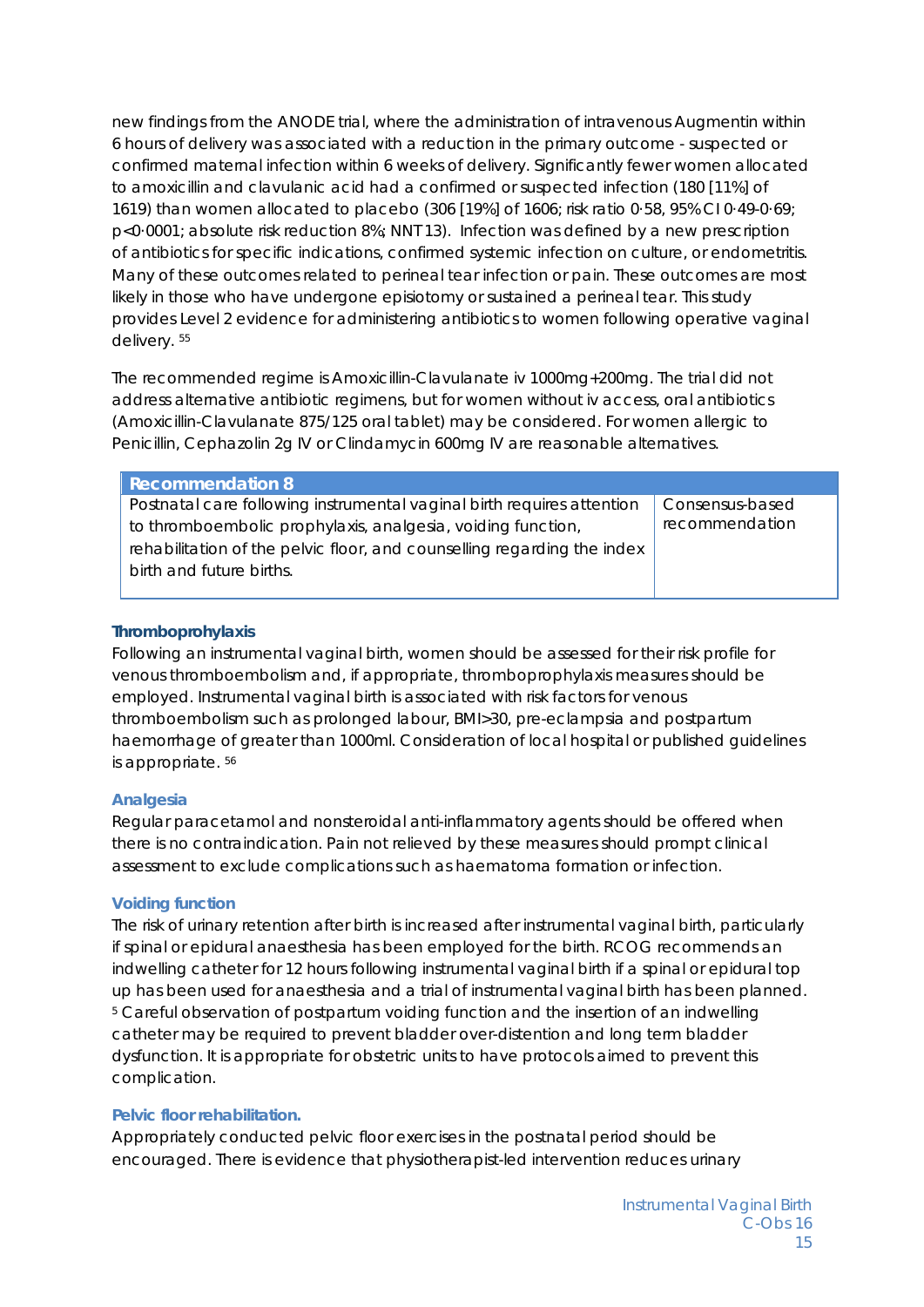incontinence in women who had had an instrumental vaginal birth and/or a baby over 4000g.57

#### *Postnatal discussion regarding birth.*

Women should be given the opportunity to discuss the reason for operative birth, the management of any complications, and the prognosis for future pregnancies. This discussion should occur in the early postnatal period if possible, and ideally should be led by the clinician who performed the birth.

Instrumental vaginal delivery has been associated with a fear of subsequent birth, and in a severe form has manifested as post-traumatic stress-type syndrome.58-61 A cohort study of women who had begun labour but were delivered in the second stage of labour in an operating theatre (either instrumental vaginal birth or caesarean section) and were questioned three years after their birth, reported that 32% wished to avoid further pregnancy, and for almost half of these women fear of childbirth was the main reason for this wish.<sup>62</sup>

After an instrumental vaginal birth in a first labour the success rates for achieving a spontaneous vaginal birth in the next pregnancy have been reported between 78% and 91%.14, 62

Women who have sustained a third or fourth degree tear will need individual counselling with regard to their outcome and plans for future delivery based on evaluation of anal sphincter, their symptoms, and preferences.<sup>63</sup>

### **5. Conclusion**

Instrumental vaginal birth has an important place in obstetric practice. In many cases, the decision to perform an instrumental delivery will represent a balance between potential risks of leaving the fetus undelivered and the additional risks of performing a caesarean section in the second stage. Each instrument has both advantages and disadvantages. Before instrumental delivery is attempted careful assessment of the whole clinical situation must be undertaken, and discussion with the woman carried out. Those performing instrumental delivery must have appropriate training and experience, or be supervised closely by somebody who does have these skills. Attention to techniques specific for the type of instrument will minimise risks and maximise the chance of successful delivery. Care in the postnatal period is important to minimise the risk of adverse outcomes in the short and long term.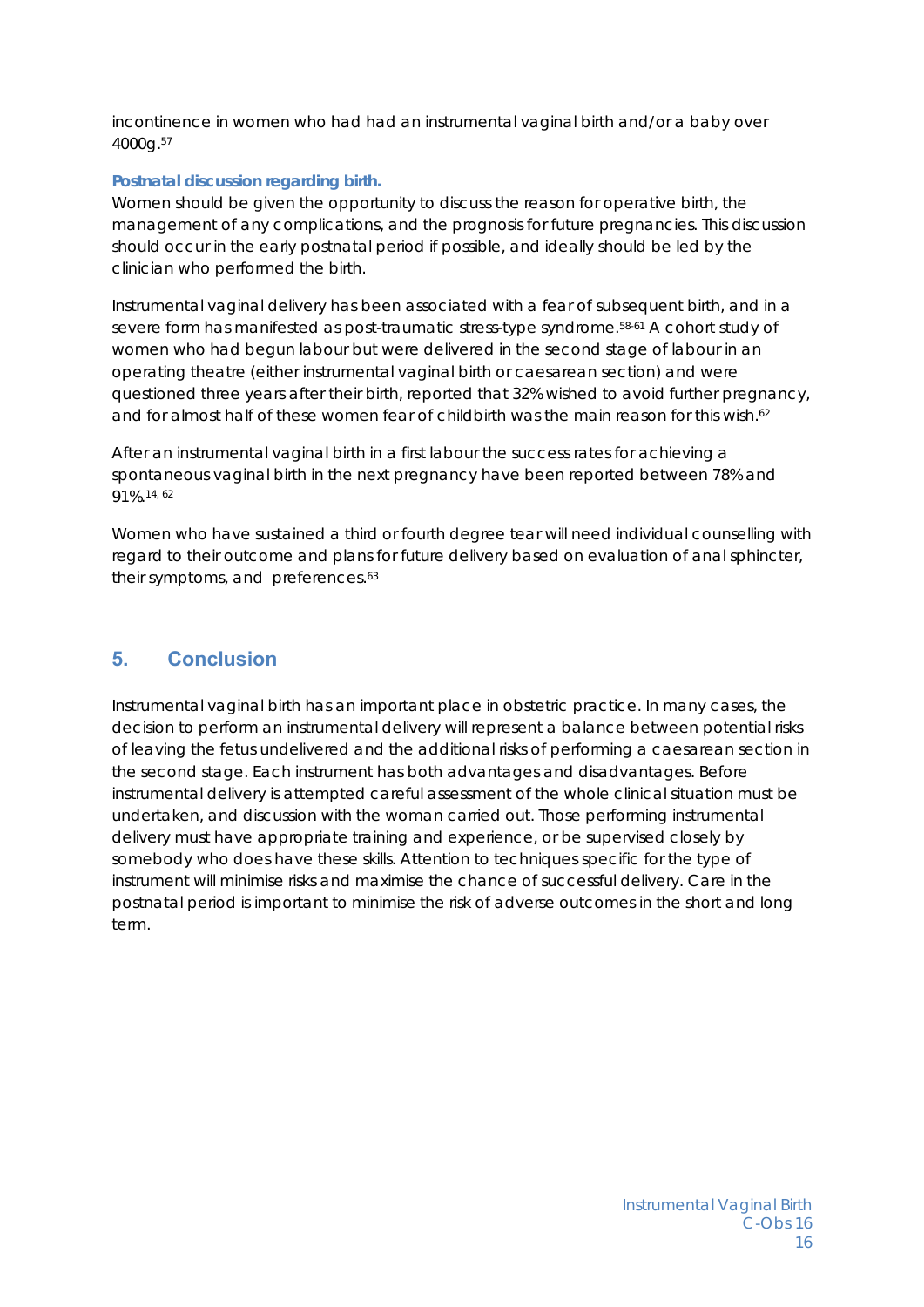# **6. References**

1. Australian Institute of Health and Welfare (AIHW). Australia's Mothers & Babies Report 2012. Available from:

http://www.aihw.gov.au/WorkArea/DownloadAsset.aspx?id=60129550054.

2. New Zealand Minister of Health Publications. Reports on maternity (1999-2002, 2004,2012) Available from: http://www.health.govt.nz/publications/births

3. Women's Hospitals Australasia. Clinical Forum on Caesarean Sections Briefing Kit 2001:4-5, 47.

4. ACOG Committee on Practice Bulletins. Obstetrics. ACOG Practice Bulletin. 2000 (reaffirmed 2012).

5. Royal College of Obstetricians and Gynaecologists Guidelines (RCOG). Clinical Green Top Guidelines.Instrumental Vaginal Delivery No.26. 2011. Available from: www.rcog.org.uk/files/rcog-corp/GTG26.pdf.

6. O'Mahony F HGJ, Menon V. Choice of Instruments for Assisted Vaginal Delivery (Review), The Cochrane Library 2010(11).

7. SOGC Clinical Practice Guidelines Guidelines for Operative Vaginal Birth. 2004. Available from: http://www.sogc.org/guidelines/public/148E-CPG-august2004.pdf

8. Pergialiotis V, Vlachos DG, Rodolakis A, Haidopoulos D, Thomakos N, Vlachos GD. First versus second stage C/S maternal and neonatal morbidity: a systematic review and metaanalysis, Eur J Obstet Gynecol Reprod Biol. 2014;175:15-24.

9. Allen VM, O'Connell CM, Baskett TF. Maternal and perinatal morbidity of caesarean delivery at full cervical dilatation compared with caesarean delivery in the first stage of labour, BJOG. 2005;112(7):986-90.

10. Selo-Ojeme D, Sathiyathasan S, Fayyaz M. Caesarean delivery at full cervical dilatation versus caesarean delivery in the first stage of labour: comparison of maternal and perinatal morbidity, Arch Gynecol Obstet. 2008;278(3):245-9.

11. Alexander JM, Leveno KJ, Rouse DJ, Landon MB, Gilbert S, Spong CY, et al. Comparison of maternal and infant outcomes from primary cesarean delivery during the second compared with first stage of labor, Obstet Gynecol. 2007;109(4):917-21.

12. Royal Australian and New Zealand College of Obstetricians and Gynaecologists. Birth after previous caesarean section (C-Obs 38). 2015.

13. Silver RM, Landon MB, Rouse DJ, Leveno KJ, Spong CY, Thom EA, et al. Maternal morbidity associated with multiple repeat cesarean deliveries, Obstet Gynecol. 2006;107(6):1226-32.

14. Mawdsley SD, Baskett TF. Outcome of the next labour in women who had a vaginal delivery in their first pregnancy, BJOG. 2000;107(7):932-4.

15. Bahl R, Strachan B, Murphy DJ. Outcome of subsequent pregnancy three years after previous operative delivery in the second stage of labour: cohort study, BMJ. 2004;328(7435):311.

16. Bohren MA, Hofmeyr GJ, Sakala C, Fukuzawa RK, Cuthbert A. Continuous support for women during childbirth, Cochrane Database Syst Rev. 2017;7:CD003766.

17. Gupta JK, Sood A, Hofmeyr GJ, Vogel JP. Position in the second stage of labour for women without epidural anaesthesia, Cochrane Database Syst Rev. 2017;5:CD002006.

18. Anim-Somuah M, Smyth RM, Cyna AM, Cuthbert A. Epidural versus non-epidural or no analgesia for pain management in labour, Cochrane Database Syst Rev. 2018;5:Cd000331.

19. Saunders NJ, Spiby H, Gilbert L, Fraser RB, Hall JM, Mutton PM, et al. Oxytocin infusion during second stage of labour in primiparous women using epidural analgesia: a randomised double blind placebo controlled trial, BMJ. 1989;299(6713):1423-6.

20. Roberts D, Neilson JP, Kilby MD, Gates S. Interventions for the treatment of twin-twin transfusion syndrome, Cochrane Database Syst Rev. 2014;1:CD002073.

21. Shaffer BL, Cheng YW, Vargas JE, Laros RK, Jr., Caughey AB. Manual rotation of the fetal occiput: predictors of success and delivery, Am J Obstet Gynecol. 2006;194(5):e7-9.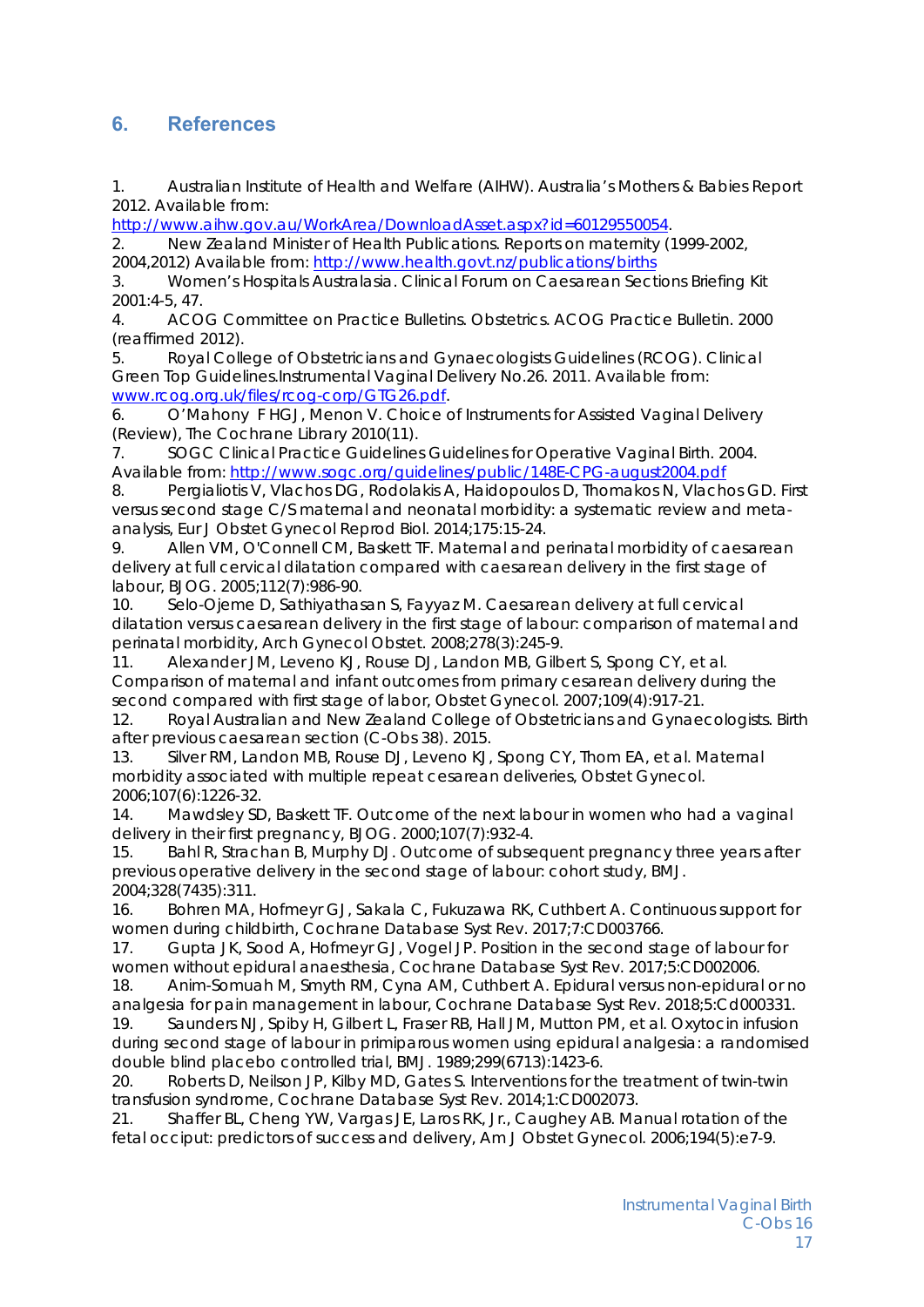22. Le Ray C, Serres P, Schmitz T, Cabrol D, Goffinet F. Manual rotation in occiput posterior or transverse positions: risk factors and consequences on the cesarean delivery rate, Obstet Gynecol. 2007;110(4):873-9.

23. Zetterstrom JP, Lopez A, Anzen B, Dolk A, Norman M, Mellgren A. Anal incontinence after vaginal delivery: a prospective study in primiparous women, Br J Obstet Gynaecol. 1999;106(4):324-30.

24. O'Mahony F, Settatree R, Platt C, Johanson R. Review of singleton fetal and neonatal deaths associated with cranial trauma and cephalic delivery during a national intrapartumrelated confidential enquiry, BJOG: An International Journal of Obstetrics & Gynaecology. 2005;112(5):619-26.

25. Wigglesworth J. Pathology of intrapartum and early neonatal death in the normally formed infant. In: Wigglesworth J, Singer D, editors. Textboof of fetal and perinatal pathology. London: Blackwell Science; 1998.

26. de Leeuw JW, de Wit C, Kuijken JP, Bruinse HW. Mediolateral episiotomy reduces the risk for anal sphincter injury during operative vaginal delivery, BJOG. 2008;115(1):104-8.

27. Macleod M, Strachan B, Bahl R, Howarth L, Goyder K, Van de Venne M, et al. A prospective cohort study of maternal and neonatal morbidity in relation to use of episiotomy at operative vaginal delivery, BJOG. 2008;115(13):1688-94.

28. Murphy DJ, Macleod M, Bahl R, Goyder K, Howarth L, Strachan B. A randomised controlled trial of routine versus restrictive use of episiotomy at operative vaginal delivery: a multicentre pilot study, BJOG. 2008;115(13):1695-702; discussion 702-3.

29. Robinson JN, Norwitz ER, Cohen AP, McElrath TF, Lieberman ES. Episiotomy, operative vaginal delivery, and significant perinatal trauma in nulliparous women, Am J Obstet Gynecol. 1999;181(5 Pt 1):1180-4.

30. Lund NS, Persson LK, Jango H, Gommesen D, Westergaard HB. Episiotomy in vacuumassisted delivery affects the risk of obstetric anal sphincter injury: a systematic review and meta-analysis, Eur J Obstet Gynecol Reprod Biol. 2016;207:193-9.

31. Women's Healthcare Australasia. Preliminary results of WHA National Collaborative on reducing third and fourth degree perineal tears 2018. Available from:

https://women.wcha.asn.au/collaborative/evaluation.

32. Suwannachat B, Lumbiganon P, Laopaiboon M. Rapid versus stepwise negative pressure application for vacuum extraction assisted vaginal delivery, Cochrane Database Syst Rev. 2012;8:CD006636.

33. Baskett TF, Fanning CA, Young DC. A prospective observational study of 1000 vacuum assisted deliveries with the OmniCup device, J Obstet Gynaecol Can. 2008;30(7):573-80. 34. Vacca A. Handbook of vacuum delivery in obstetric practice, Vacca Research Brisbane Australia. 2003.

35. Al Wattar BH, Wattar BA, Gallos I, Pirie AM. Rotational vaginal delivery with Kielland's forceps: a systematic review and meta-analysis of effectiveness and safety outcomes, Curr Opin Obstet Gynecol. 2015;27(6):438-44.

36. CAMERON M. KIELLAND'S FORCEPS: PAST, PRESENT AND FUTURE, Fetal and Maternal Medicine Review. 2012;23(01):32-51.

37. Tempest N, Hart A, Walkinshaw S, Hapangama DK. A re-evaluation of the role of rotational forceps: retrospective comparison of maternal and perinatal outcomes following different methods of birth for malposition in the second stage of labour, BJOG. 2013;120(10):1277-84.

38. Burke N, Field K, Mujahid F, Morrison JJ. Use and safety of Kielland's forceps in current obstetric practice, Obstet Gynecol. 2012;120(4):766-70.

39. Stock SJ, Josephs K, Farquharson S, Love C, Cooper SE, Kissack C, et al. Maternal and neonatal outcomes of successful Kielland's rotational forceps delivery, Obstet Gynecol. 2013;121(5):1032-9.

40. Bahl R, Van de Venne M, Macleod M, Strachan B, Murphy DJ. Maternal and neonatal morbidity in relation to the instrument used for mid-cavity rotational operative vaginal delivery: a prospective cohort study, BJOG. 2013;120(12):1526-32.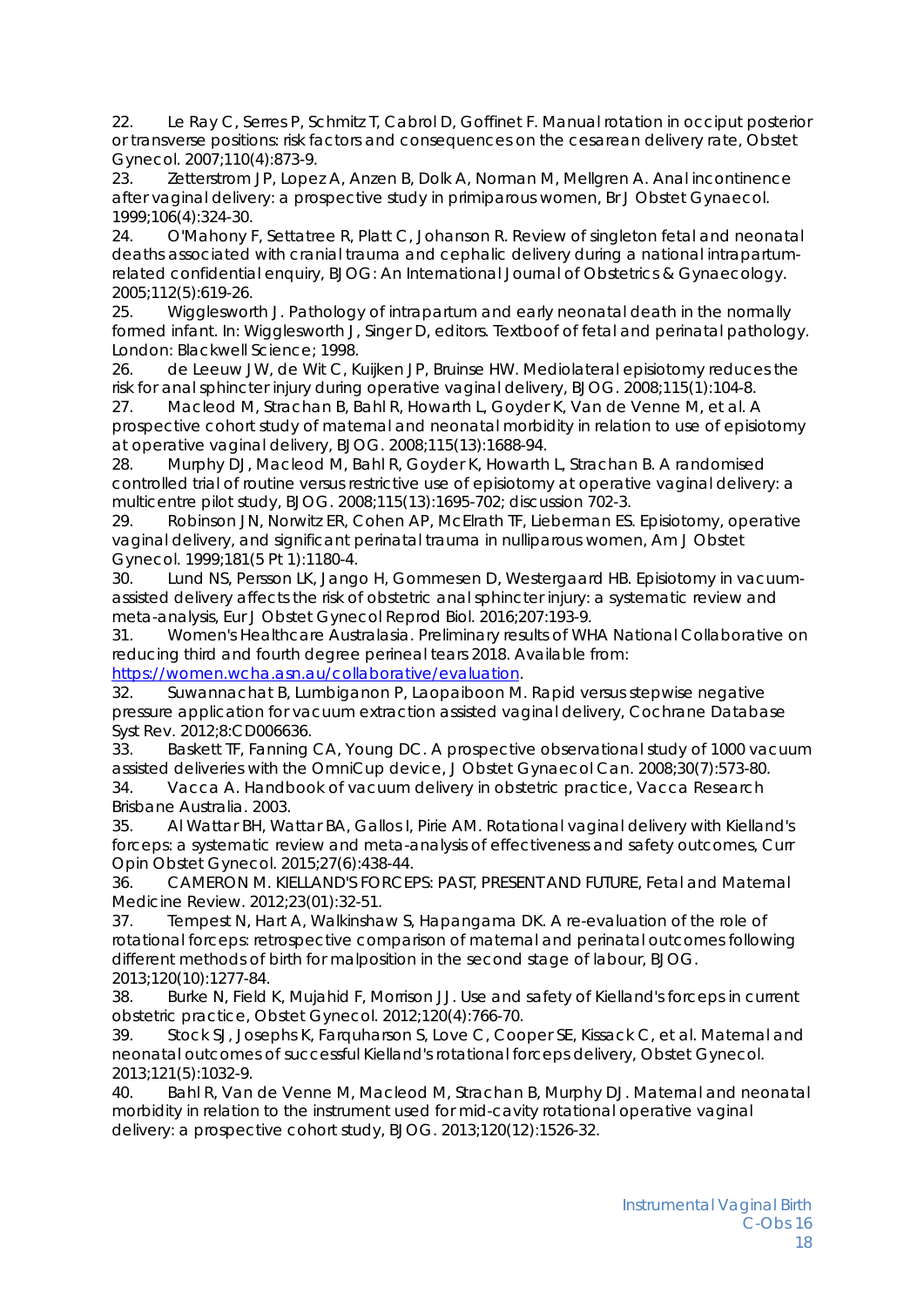41. Al-Suhel R, Gill S, Robson S, Shadbolt B. Kjelland's forceps in the new millennium. Maternal and neonatal outcomes of attempted rotational forceps delivery, Aust N Z J Obstet Gynaecol. 2009;49(5):510-4.

42. Kolderup LB, Laros RK, Jr., Musci TJ. Incidence of persistent birth injury in macrosomic infants: association with mode of delivery, Am J Obstet Gynecol. 1997;177(1):37-41.

43. Fortune PM TR. Sub-aponeurotic haemorrhage: a rare but life-threatening neonatal complication associated with ventouse delivery, Br J Obstet Gynaecol 1999(177):37-41.

44. Ng PC SY, Lewindon PJ. Subaponeurotic haemorrhage in the 1990s: a 3 year surveillance., Acta Paediatr 1995(84):1065-9.

45. Towner D, Castro MA, Eby-Wilkens E, Gilbert WM. Effect of mode of delivery in nulliparous women on neonatal intracranial injury, N Engl J Med. 1999;341(23):1709-14. 46. Menticoglou SM, Perlman M, Manning FA. High cervical spinal cord injury in neonates

delivered with forceps: report of 15 cases, Obstet Gynecol. 1995;86(4 Pt 1):589-94.

47. Okunwobi-Smith Y CI, MacKenzie IZ. Decision to delivery intervals for assisted vaginal vertex delivery., Br J Obstet Gynaecol 2000(107):467-71.

48. MacArthur C, Glazener C, Lancashire R, Herbison P, Wilson D, ProLong study g. Exclusive caesarean section delivery and subsequent urinary and faecal incontinence: a 12 year longitudinal study, BJOG. 2011;118(8):1001-7.

49. LC E. Failed instrumental delivery: How safe is the use of a second instrument? , J Obstet Gynaecol 1999(19):460-2.

50. Gardella C, Taylor M, Benedetti T, Hitti J, Critchlow C. The effect of sequential use of vacuum and forceps for assisted vaginal delivery on neonatal and maternal outcomes, Am J Obstet Gynecol. 2001;185(4):896-902.

51. Ampt AJ, Ford JB, Roberts CL, Morris JM. Trends in obstetric anal sphincter injuries and associated risk factors for vaginal singleton term births in New South Wales 2001-2009, Aust N Z J Obstet Gynaecol. 2013;53(1):9-16.

52. van Veelen GA, Schweitzer KJ, van Delft K, Kluivers KB, Weemhoff M, van der Vaart CH. Diagnosing levator avulsions after first delivery by tomographic ultrasound: reliability between observers from different centers, Int Urogynecol J. 2014;25(11):1501-6.

53. Groom KM, Jones BA, Miller N, Paterson-Brown S. A prospective randomised controlled trial of the Kiwi Omnicup versus conventional ventouse cups for vacuum-assisted vaginal delivery, BJOG. 2006;113(2):183-9.

54. Smith J, Alexander RJ. First do no harm: addressing respiratory morbidity in the newborn and child following elective caesarian section before 39 weeks' gestation, S Afr Med J. 2009;99(12):866-8.

55. Knight M, Chiocchia V, Partlett C, Rivero-Arias O, Hua X, Hinshaw K, et al. Prophylactic antibiotics in the prevention of infection after operative vaginal delivery (ANODE): a multicentre randomised controlled trial, Lancet. 2019;393(10189):2395-403.

56. McLintock C, Brighton T, Chunilal S, Dekker G, McDonnell N, McRae S, et al. Recommendations for the prevention of pregnancy-associated venous thromboembolism, Aust N Z J Obstet Gynaecol. 2012;52(1):3-13.

57. Chiarelli P, Cockburn J. Promoting urinary continence in women after delivery: randomised controlled trial, BMJ. 2002;324(7348):1241.

58. Murphy DJ, Pope C, Frost J, Liebling RE. Women's views on the impact of operative delivery in the second stage of labour: qualitative interview study, BMJ. 2003;327(7424):1132. 59. Menage J. Post-traumatic stress disorder after childbirth: the phenomenon of traumatic birth, CMAJ. 1997;156:831-5.

60. Fisher J, Astbury J, Smith A. Adverse psychological impact of operative obstetric interventions: a prospective longitudinal study, Aust N Z J Psychiatry. 1997;31(5):728-38.

61. Creedy DK, Shochet IM, Horsfall J. Childbirth and the development of acute trauma symptoms: incidence and contributing factors, Birth. 2000;27(2):104-11.

62. Bahl R, Strachan BK. Mode of delivery in the next pregnancy in women who had a vaginal delivery in their first pregnancy, J Obstet Gynaecol. 2004;24(3):272-3.

63. Royal College of Obstetricians and Gynaecologists. The Management of Third- and Fourth-degree Perineal Tears. Greentop Guideline No 29. 2015.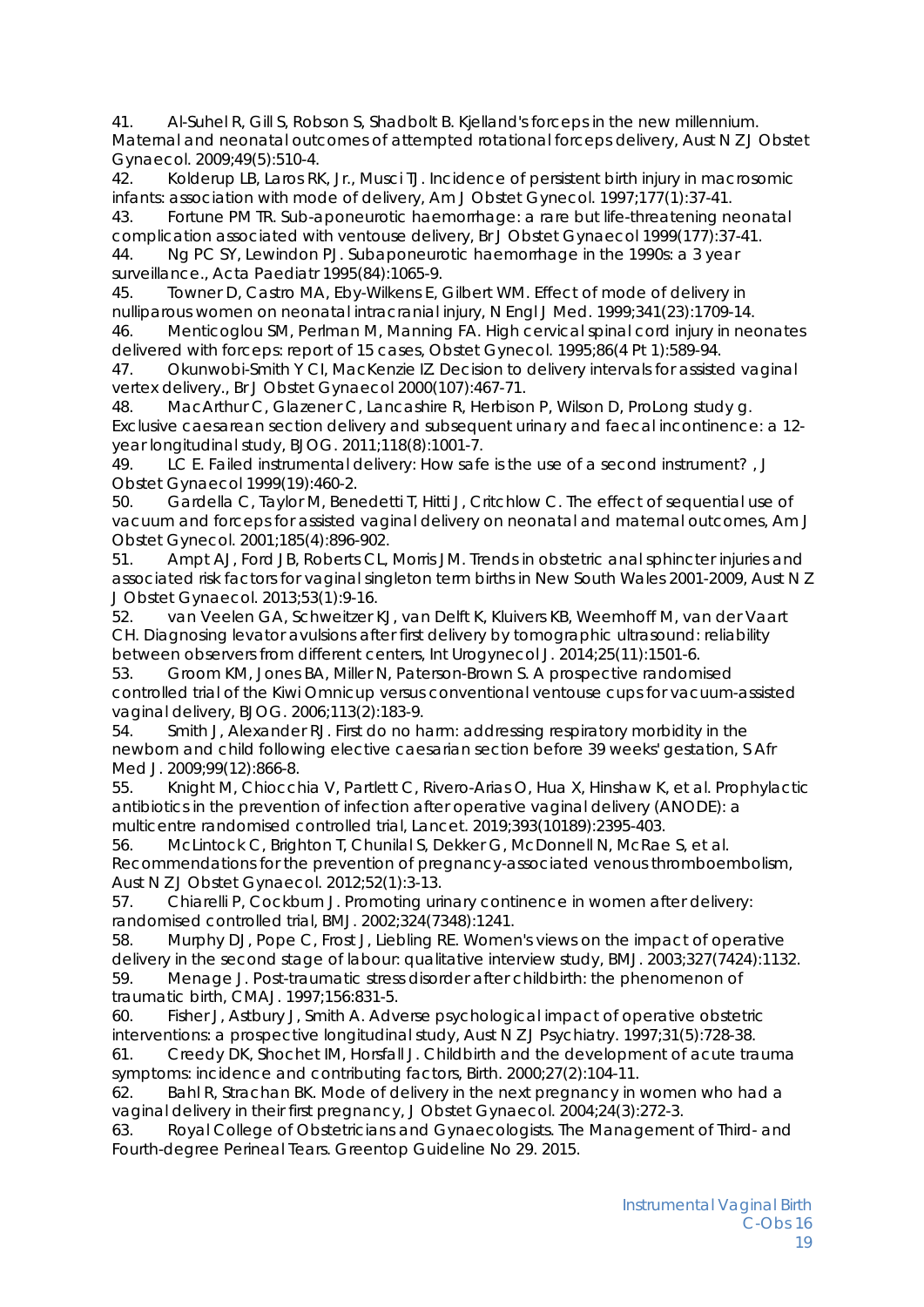### **7. Other suggested reading**

Bashore RA, Phillips WH, Brinkman CR. A comparison of the morbidity of midforceps and . Am J Obstet Gynecol 1990; 162: 1428-35.

Cardoza LD, Gibb DM, Studd JW, Cooper DJ. Should we abandon Kielland's forceps? Br Med 11983; 287; 315-7.

Chinnock M, Robson S. An anonymous survey of registrar training in the use of Kjelland's forceps in Australia. Aust N Z J Obstet Gynaecol 2009 Oct; 49 (5): 515-6.

Chow SLS, Johnson CM, Anderson TD, Hughes JH. Rotational with Kielland's forceps Med J Aust 1987; 146: 616-9.

Drife JO. Kielland or Caesar? BMJ 1983; 287: 309-10.

Healey DL, Quinn MA, Pepperell RJ. Rotational delivery of the fetus: Kielland's forceps and two other methods compared. Br J Obstet Gynecol 1982; 89: 501-6.

Herabutya Y O, Praasertsawat P, Boonrangsimant P. Kielland's forceps or ventouse-a comparison. Br J Obstet Gynecol 1988; 95: 483-7.

Krivak TC, Drewes P, Horowitz GM. Kielland vs. Nonrotational Forceps for the Second Stage of Labour. J Reprod Med 1999; 44: 511-7.

Liliford RJ, Van Coeverden de Groot HA, Moore PJ, Bingham P. The relative risks of caesarean section (intrapartum and elective) and vaginal a detailed analysis to exclude the effects of medical disorders and other acute pre-existing physiological disturbances. Br J Obstet Gynecol 1990; 97: 883-92.

Need J. Is "the trial of forceps" over? Med J Aust 1987; 146: 613.

Nielsen TF, Hokegard KH. Cesarean section and intraoperative surgical complications. Acta Obstet Gynecol Scand 1984; 63: 103-8.

Rodrigues C, Singh PM, Gupta AN. Kielland's forceps for deep transverse arrest. Asia-Oceania J Obstet Gynecol 1983; 9: 160-1.

Svigos JM, Cave DG, Vigneswaran R, Resch A, Christiansen J. Silastic cup vacuum extractor or forceps: a comparative study. Asia-Oceania J Obstet Gynecol 1990; 16: 323-7.

Traub AI, Morrow RJ, Ritchie JWK, Dornan KJ A continuing use for Kielland's forceps? Br J Obstet Gynecol 1984; 91: 894-8.

Vacca A. Birth by vacuum extraction: Neonatal outcome. J Paediatr Child Health 1996; 32: 204-206.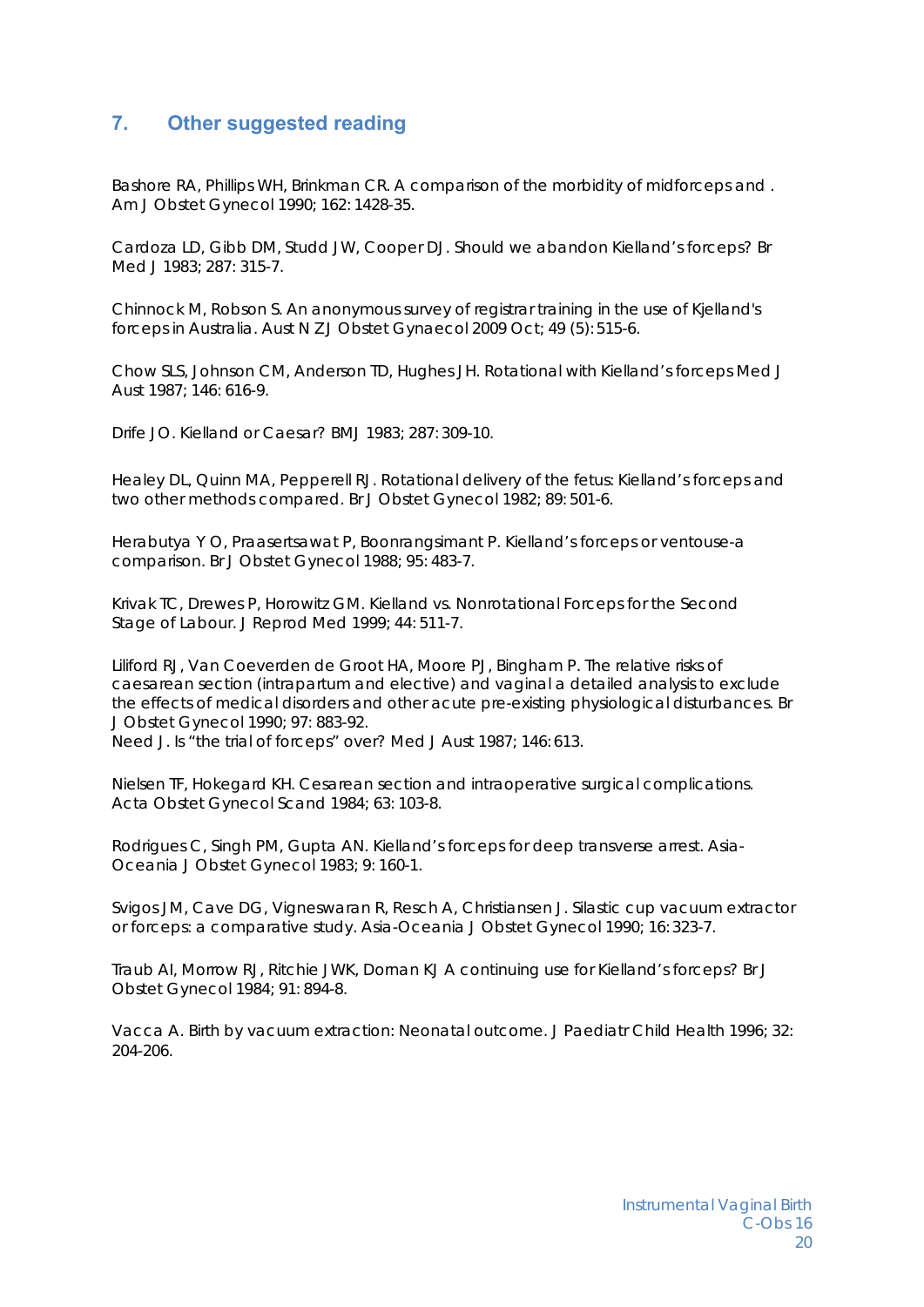# **8. Links to other College statements**

Breech deliveries at term (C-Obs 11) https://www.ranzcog.edu.au/RANZCOG\_SITE/media/RANZCOG-MEDIA/Women%27s%20Health/Statement%20and%20guidelines/Clinical-Obstetrics/Management-of-breech-presentation-at-term-(C-Obs-11)-Review-July-2016.pdf?ext=.pdf

Prevention, detection and management of Subgaleal Haemorrhage in the newborn (C-Obs 28)

https://ranzcog.edu.au/RANZCOG\_SITE/media/RANZCOG-MEDIA/Women%27s%20Health/Statement%20and%20guidelines/Clinical-Obstetrics/Prevention-detection-and-management-of-Subgaleal-Haemorrhage-(C-Obs-28)- Review-November-2015\_1.pdf?ext=.pdf

 Birth after previous caesarean section (C-Obs 38) https://ranzcog.edu.au/RANZCOG\_SITE/media/RANZCOG-MEDIA/Women%27s%20Health/Statement%20and%20guidelines/Clinical-Obstetrics/Birthafter-previous-Caesarean-Section-(C-Obs-38)Review-March-2019.pdf?ext=.pdf

Consent and provision of information to patients in Australia regarding proposed treatment (C-Gen 02a)

https://www.ranzcog.edu.au/RANZCOG\_SITE/media/RANZCOG-

MEDIA/Women%27s%20Health/Statement%20and%20guidelines/Clinical%20-

%20General/Consent-and-provision-of-information-to-patients-in-Australia-(C-Gen-2a)- Review-July-2016.pdf?ext=.pdf

Consent and provision of information to patients in New Zealand regarding proposed treatment (C-Gen 2b)

https://ranzcog.edu.au/RANZCOG\_SITE/media/RANZCOG-MEDIA/Women%27s%20Health/Statement%20and%20guidelines/Clinical%20- %20General/Consent-and-provision-of-information-NZ-(C-Gen-2b).pdf?ext=.pdf

Evidence-based Medicine, Obstetrics and Gynaecology (C-Gen 15) https://www.ranzcog.edu.au/RANZCOG\_SITE/media/RANZCOG-MEDIA/Women%27s%20Health/Statement%20and%20guidelines/Clinical%20- %20General/Evidence-based-medicine,-Obstetrics-and-Gynaecology-(C-Gen-15)-Review-March-2016.pdf?ext=.pdf

RCOG The Management of Third- and Fourth-degree Perineal Tears. RCOG Greentop Guideline No 29, 2015. https://www.rcog.org.uk/globalassets/documents/guidelines/gtg-29.pdf

# **9. Patient information**

A range of RANZCOG Patient Information Pamphlets can be ordered via:

https://www.ranzcog.edu.au/Womens-Health/Patient-Information-Guides/Patient-Information-Pamphlets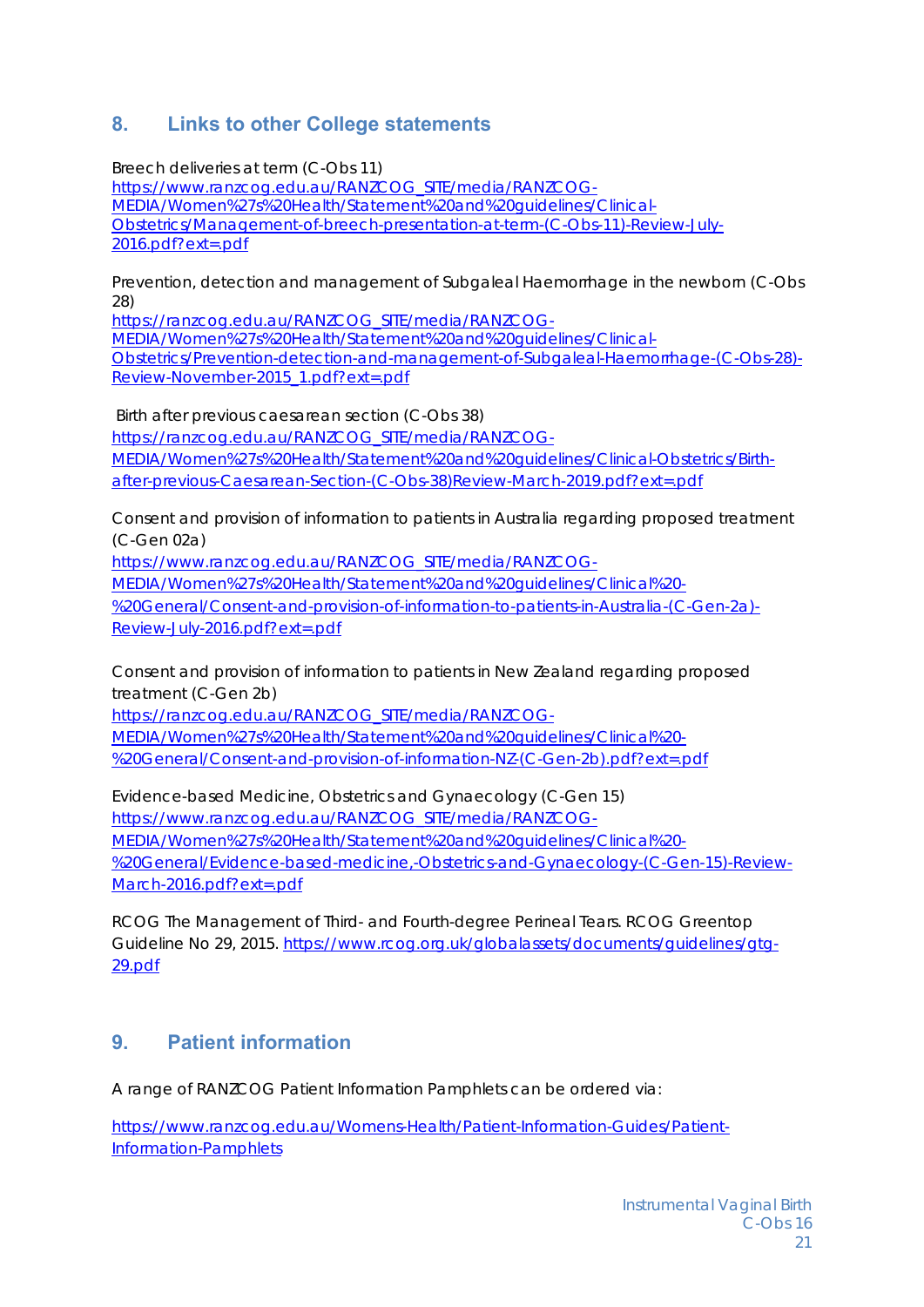# **Appendices**

#### **Appendix A Techniques for Manual Rotation 7**

| <b>Technique No.1</b> | 1. The entire hand is placed in the woman's vagina with the palm              |
|-----------------------|-------------------------------------------------------------------------------|
|                       | up.                                                                           |
|                       | 2. The fetal head is flexed and slightly dislodged.                           |
|                       | 3. The occiput is rotated anteriorly by pronation or supination of the        |
|                       | forearm.                                                                      |
|                       | 4. The fetal head may need to be held in place for a few                      |
|                       | contractions or until the application of a vacuum or forceps is<br>completed. |
|                       |                                                                               |

| <b>Technique No.2</b> | 1. The fingers may be placed along the lambdoid sutures.<br>2. Using mild pressure and a dialling motion, the fetal head can be<br>rotated to an occiput anterior position. |
|-----------------------|-----------------------------------------------------------------------------------------------------------------------------------------------------------------------------|
|                       | 3. The fetal head may need to be held in place for a few<br>contractions or until the application of a vacuum or forceps is<br>completed.                                   |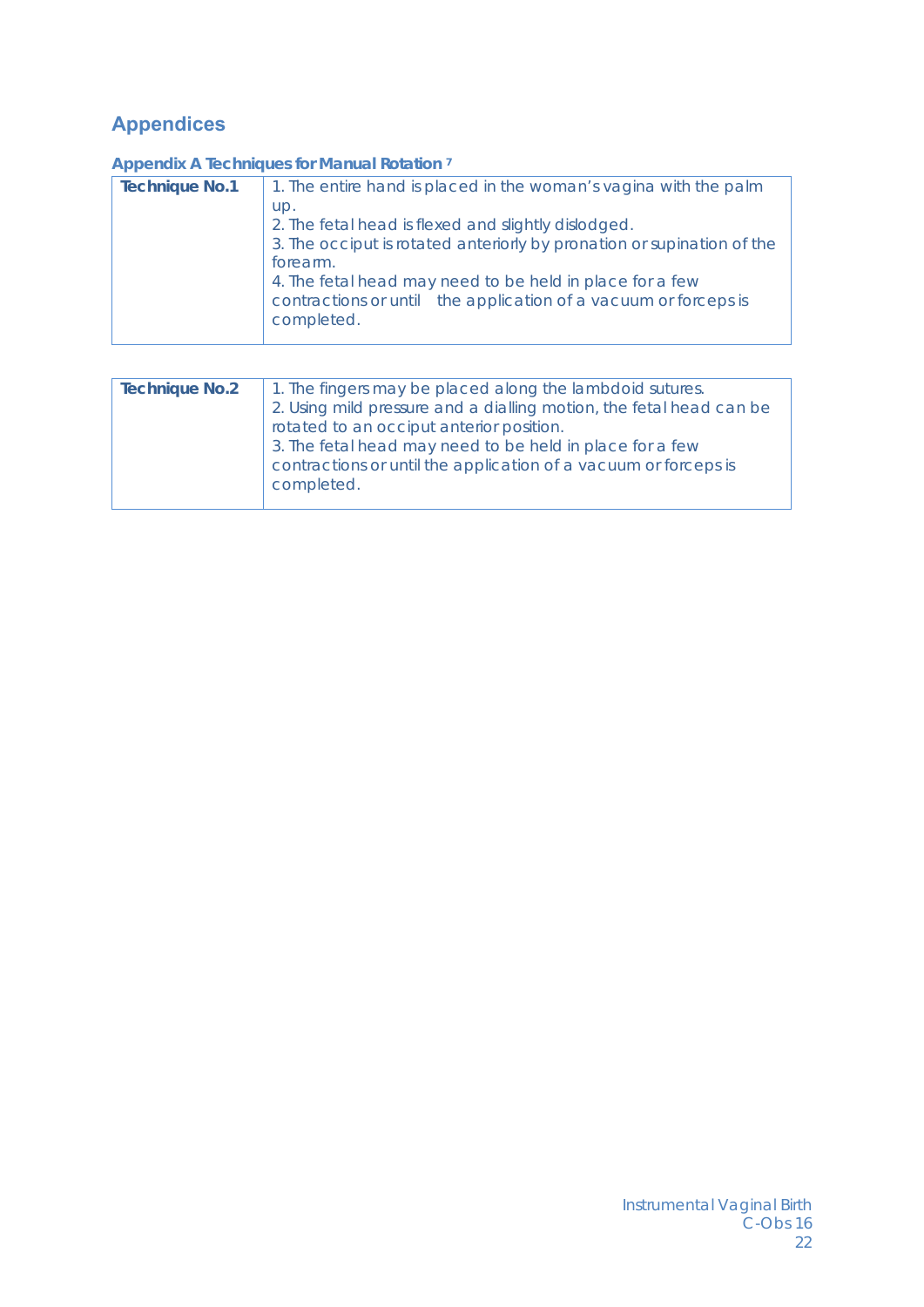#### **Appendix B Key factors in a rotational forceps birth (The following is provided as an example of guidance but may not cover all circumstances)**

**Agreed technique published by a panel of clinicians (Simpson 2015) 64**

#### **1.Prevention of fetal malposition**

- Early assessment and documentation of fetal position
- Judicious use of oxytocin
- Consider manual rotation
- Consider the indication for forceps-assisted birth carefully

#### **2. Assessment to determine suitability**

- Careful second stage assessment
- Adequate analgesia
- Empty maternal bladder
- **Red flag: assessment of position difficult due to moulding/caput**

#### **3. Communication and consent**

- Maternal complications: perineal/cervical trauma (similar to other operative births) - Fetal complications: intracranial haemorrhage, cervical spine injury, entrapment of umbilical cord (similar to other operative births)
- Discuss reason for prolonged labour
- Discuss timing of procedure
- Recommend episiotomy

#### **4. Assemble the multidisciplinary team**

- Nurse/midwife to palpate contractions
- Paediatrician/respiratory technician/anaesthetist
- Birth in operating room
- Position patient, check equipment

#### **5. Phantom application**

**-** Reconfirm fetal position

#### **6. Application by the "wandering technique"**

- Apply between contractions
- Correct asynclitism between contractions
- **Red flag: difficult application**

#### **7. Rotation**

-Between contractions -Force of one hand only; other hand on maternal abdomen -Ensure OA position after rotation **-Red flag: difficult rotation** 

#### **8. Application of traction**

- -During a contraction -Force of one hand only
- -Episiotomy

#### **-Red flag: force of more than one hand required**

#### **9. Birth of fetus**

- Remove blades after birth of head
- Prepare for shoulder dystocia and/or postpartum haemorrhage

#### **10. Debrief and document**

- Examine cervix/vagina/perineum
- Examine the baby
- Document indications, discussion, timing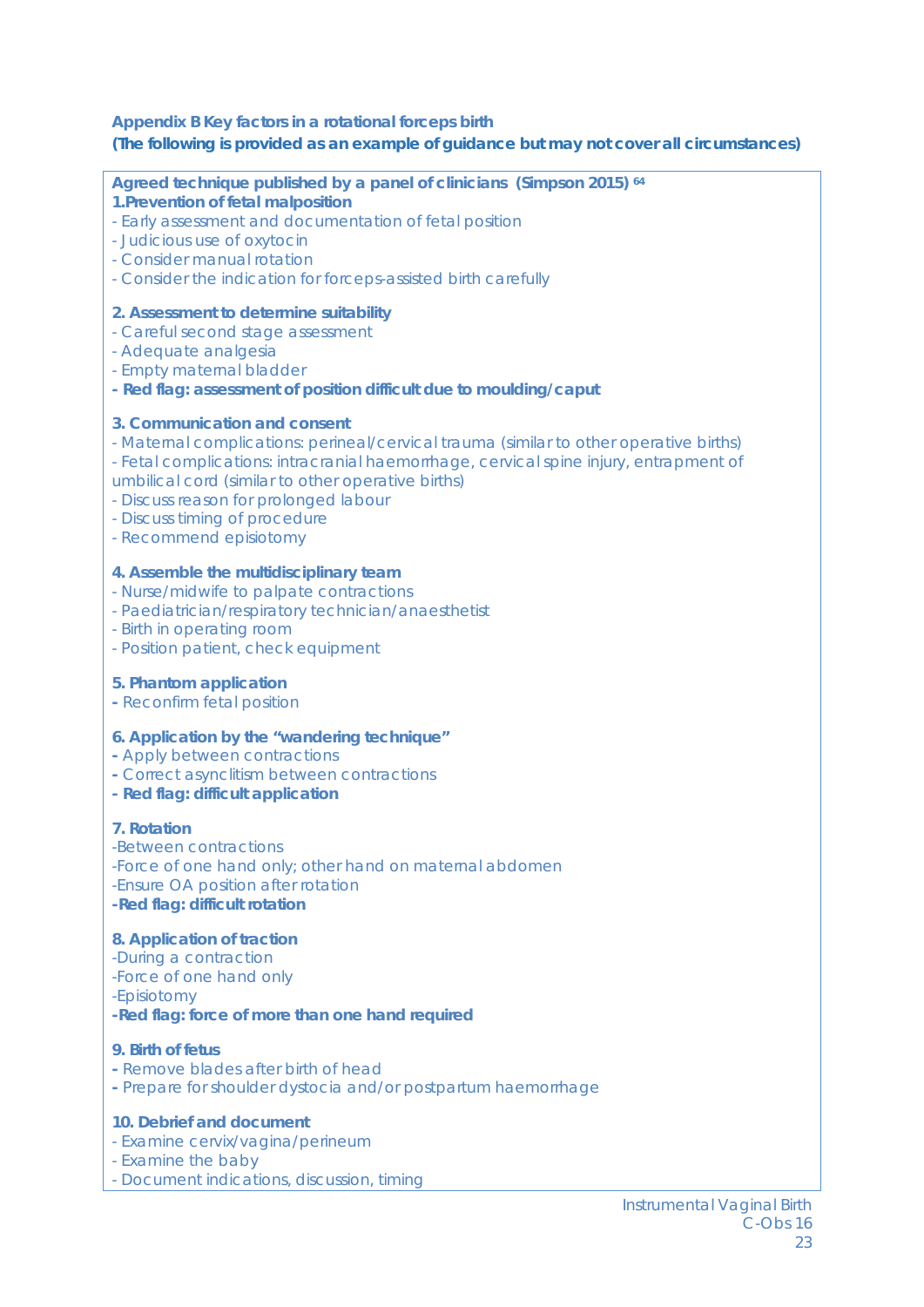**Appendix C Women's Health Committee Membership** 

| <b>Name</b>                       | <b>Position on Committee</b>    |
|-----------------------------------|---------------------------------|
| Professor Yee Leung               | Chair and Board Member          |
| Dr Gillian Gibson                 | Deputy Chair, Gynaecology       |
|                                   | Deputy Chair, Obstetrics and    |
| Dr Scott White                    | Subspecialties Representative   |
| Associate Professor lan           | Member and EAC                  |
| Pettigrew                         | Representative                  |
| Dr Kristy Milward                 | Member and Councillor           |
| Dr Will Milford                   | Member and Councillor           |
| Dr Frank O'Keeffe                 | Member and Councillor           |
| Professor Sue Walker              | Member                          |
| Dr Roy Watson                     | Member and Councillor           |
| Dr Susan Fleming                  | Member and Councillor           |
| Dr Sue Belgrave                   | Member and Councillor           |
| Dr Marilyn Clarke                 | ATSI Representative             |
| Associate Professor Kirsten Black | Member                          |
| Dr Thangeswaran Rudra             | Member                          |
| Prof Steve Robson                 | Member                          |
|                                   | Member and SIMG                 |
| Dr Nisha Khot                     | Representative                  |
| Dr Judith Gardiner                | Diplomate Representative        |
|                                   | Midwifery Representative,       |
| Dr Angela Brown                   | Australia                       |
|                                   | Midwifery Representative, New   |
| Ms Adrienne Priday                | Zealand                         |
| Ms Ann Jorgensen                  | <b>Community Representative</b> |
| Dr Rebecca Mackenzie-Proctor      | Trainee Representative          |
|                                   | Co-opted member (ANZJOG         |
| Prof Caroline De Costa            | member)                         |
| Dr Christine Sammartino           | Observer                        |

**Appendix D Overview of the** 

**development and review process for this statement** 

*i. Steps in developing and updating this statement* 

This statement was originally developed in July 2002 and was most recently reviewed in November 2019. The Women's Health Committee carried out the following steps in reviewing this statement:

- Declarations of interest were sought from all members prior to reviewing this statement.
- Structured clinical questions were developed and agreed upon.
- An updated literature search to answer the clinical questions was undertaken.
- At the October 2019 teleconference, the existing consensus-based recommendations were reviewed and updated (where appropriate) based on the available body of evidence and clinical expertise. Recommendations were graded as set out below in Appendix B part iii)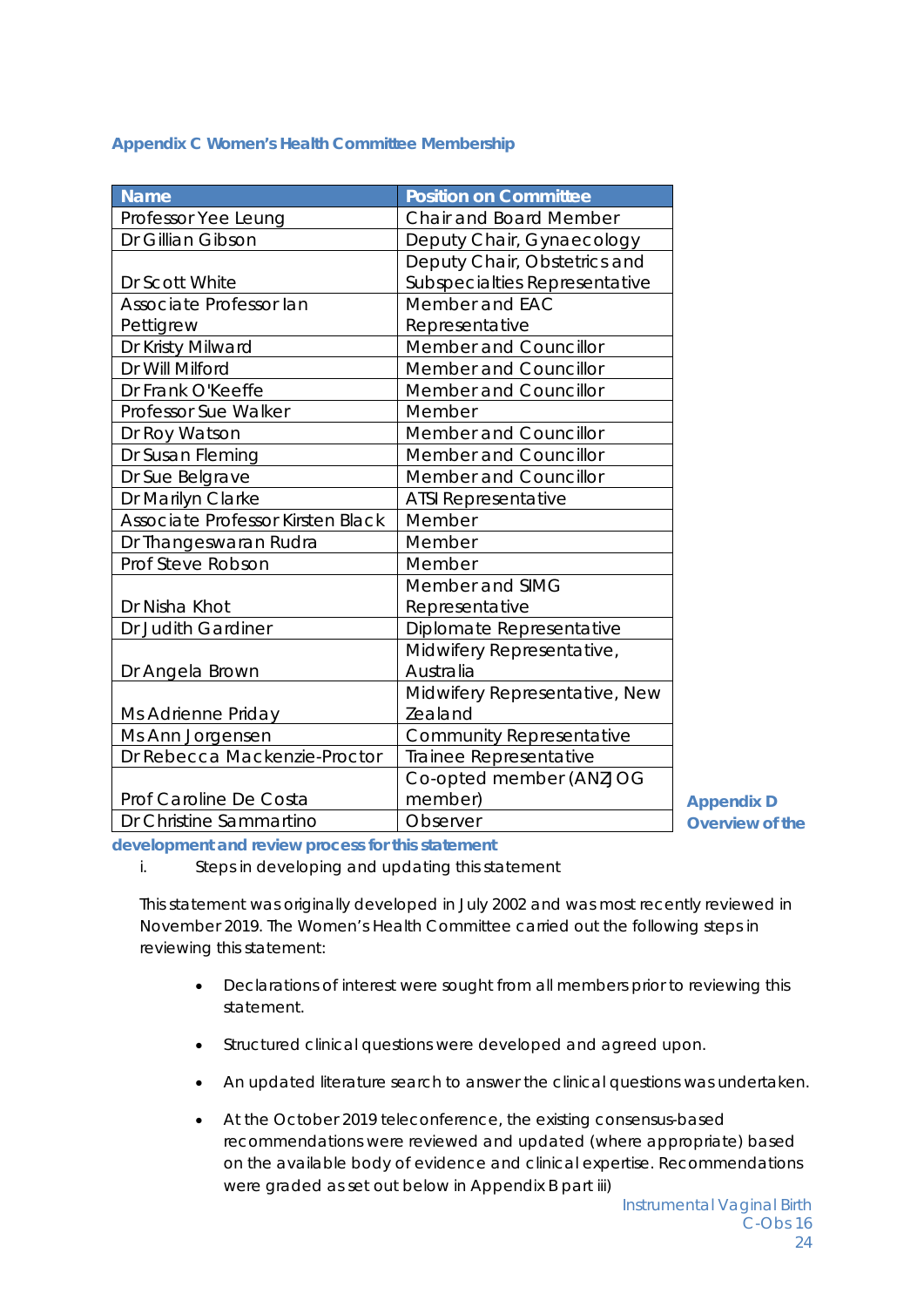#### *ii. Declaration of interest process and management*

Declaring interests is essential in order to prevent any potential conflict between the private interests of members, and their duties as part of the Women's Health Committee.

A declaration of interest form specific to guidelines and statements was developed by RANZCOG and approved by the RANZCOG Board in September 2012. The Women's Health Committee members were required to declare their relevant interests in writing on this form prior to participating in the review of this statement.

Members were required to update their information as soon as they become aware of any changes to their interests and there was also a standing agenda item at each meeting where declarations of interest were called for and recorded as part of the meeting minutes.

There were no significant real or perceived conflicts of interest that required management during the process of updating this statement.

#### *iii. Grading of recommendations*

Each recommendation in this College statement is given an overall grade as per the table below, based on the National Health and Medical Research Council (NHMRC) Levels of Evidence and Grades of Recommendations for Developers of Guidelines. Where no robust evidence was available but there was sufficient consensus within the Women's Health Committee, consensus-based recommendations were developed or existing ones updated and are identifiable as such. Consensus-based recommendations were agreed to by the entire committee. Good Practice Notes are highlighted throughout and provide practical guidance to facilitate implementation. These were also developed through consensus of the entire committee.

| Recommendation<br>category |              | Description                                                                                                    |
|----------------------------|--------------|----------------------------------------------------------------------------------------------------------------|
| Evidence-based             | A            | Body of evidence can be trusted to guide practice                                                              |
|                            | <sub>B</sub> | Body of evidence can be trusted to guide practice<br>in most situations                                        |
|                            | $\mathsf{C}$ | Body of evidence provides some support for<br>recommendation(s) but care should be taken in its<br>application |
|                            | D            | The body of evidence is weak and the<br>recommendation must be applied with caution                            |
| Consensus-based            |              | Recommendation based on clinical opinion and<br>expertise as insufficient evidence available                   |
| <b>Good Practice Note</b>  |              | Practical advice and information based on clinical<br>opinion and expertise                                    |